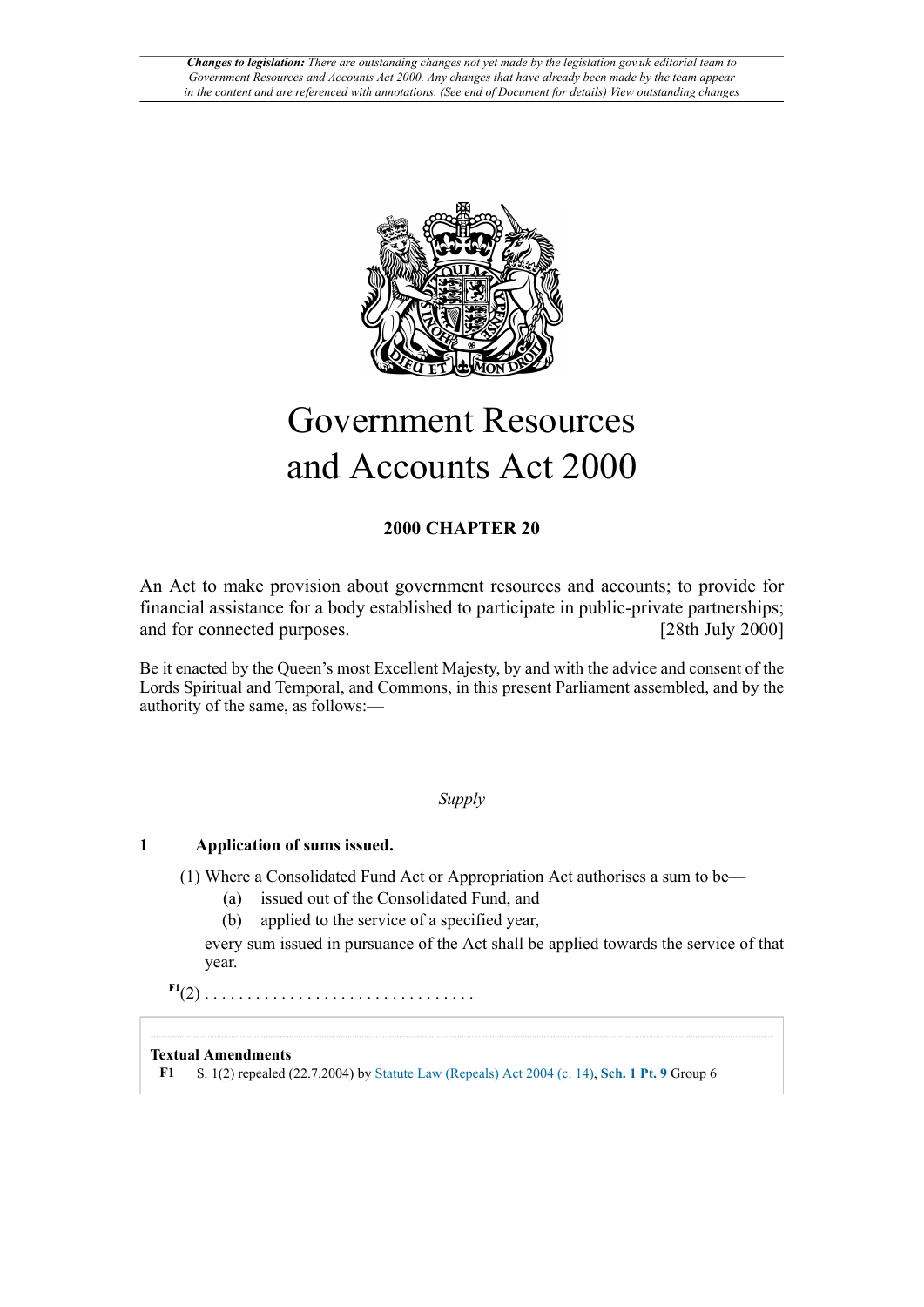### **2 Appropriation in aid.**

- (1) The Treasury may, subject to any relevant limit set by an Appropriation Act, direct that resources may be applied as an appropriation in aid of resources authorised by Parliament to be used for the service of a particular year.
- (2) A direction under subsection (1) shall be—
	- (a) made by minute, and
	- (b) laid before Parliament.
- (3) Subsections (4) and (5) apply where money is received in connection with an appropriation in aid which has been or is expected to be directed under subsection (1).
- (4) Where the money is received in the year for the service of which the appropriation in aid is authorised—
	- (a) the appropriation in aid is authority for the money to be used in accordance with the Treasury's direction, and
	- (b) in so far as it is not used for that purpose it shall be paid into the Consolidated Fund.
- (5) Where the money is received in a year other than that for the service of which the appropriation in aid is or is to be authorised, it shall be—
	- (a) retained and applied as a use of resources authorised by Appropriation Act for the service of the year in which the money is received, or
	- (b) paid into the Consolidated Fund.

<span id="page-1-1"></span>**[F2](#page-1-0)**(6) . . . . . . . . . . . . . . . . . . . . . . . . . . . . . . . .

#### **Textual Amendments**

<span id="page-1-0"></span>**[F2](#page-1-1)** S. 2(6) repealed (22.7.2004) by [Statute Law \(Repeals\) Act 2004 \(c. 14\),](http://www.legislation.gov.uk/id/ukpga/2004/14) **[Sch. 1 Pt. 9](http://www.legislation.gov.uk/id/ukpga/2004/14/schedule/1/part/9)** Group 6

#### **Commencement Information**

**I1** S. 2 wholly in force at 1.4.2001; s. 2 not in force at Royal Assent see s. 30; s. 2(1)(2) in force at 22.12.2000 by [S.I. 2000/3349,](http://www.legislation.gov.uk/id/uksi/2000/3349) **[art. 2\(a\)](http://www.legislation.gov.uk/id/uksi/2000/3349/article/2/a)** (subject to [art. 5](http://www.legislation.gov.uk/id/uksi/2000/3349/article/5)); s. 2 in force insofar as not already in force at 1.4.2001 by [S.I. 2000/3349,](http://www.legislation.gov.uk/id/uksi/2000/3349) **[art. 3\(1\)\(a\)](http://www.legislation.gov.uk/id/uksi/2000/3349/article/3/1/a)** (subject to [art. 5\)](http://www.legislation.gov.uk/id/uksi/2000/3349/article/5)

### <span id="page-1-3"></span><span id="page-1-2"></span>*Government funds and accounts*

### **3 Payments out.**

(1) Subsection (2) applies to a requisition, request or order under—

- (a) section 13 or 15 of the **[M1](#page-2-0)**Exchequer and Audit Departments Act 1866 (payments out of the Consolidated Fund), or
- (b) section 1(3) of the **[M2](#page-2-1)**National Loans Act 1968 (payments out of the National Loans Fund).
- (2) A requisition, request or order to which this subsection applies—
	- (a) may be produced, authenticated and transmitted in any manner which the Treasury, with the approval of the Comptroller and Auditor General, decide to adopt, but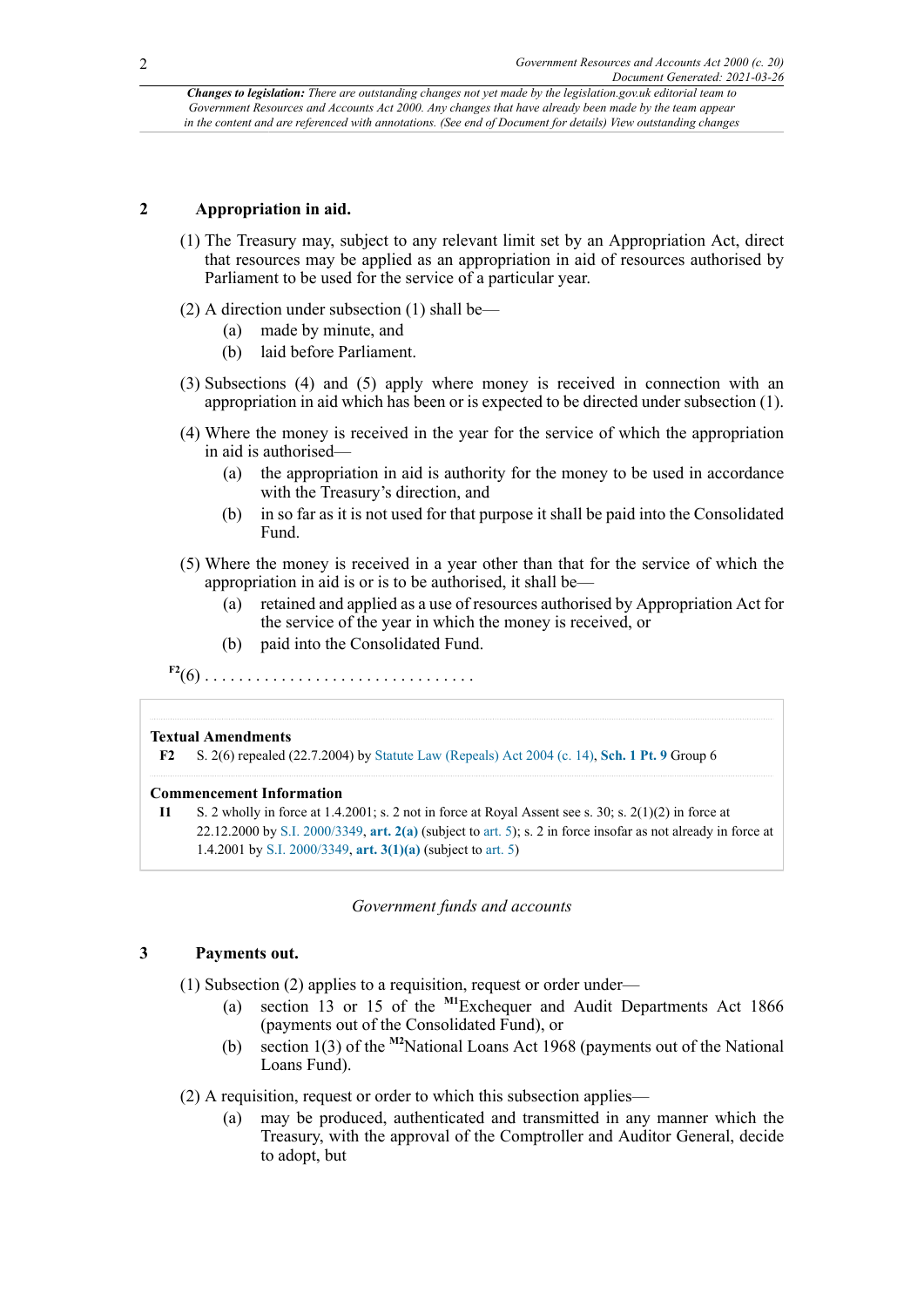- (b) shall be accompanied by evidence of the approval of two officers of the Treasury appointed for that purpose.
- (3) A request or order under section 20 of the Exchequer and Audit Departments Act 1866 (government stock and annuities) may be produced, authenticated and transmitted in any manner which the Treasury decide to adopt.

<span id="page-2-3"></span>**[F3](#page-2-2)**(4) . . . . . . . . . . . . . . . . . . . . . . . . . . . . . . . .

#### **Textual Amendments**

<span id="page-2-2"></span>**[F3](#page-2-3)** S. 3(4) repealed (22.7.2004) by [Statute Law \(Repeals\) Act 2004 \(c. 14\),](http://www.legislation.gov.uk/id/ukpga/2004/14) **[Sch. 1 Pt. 9](http://www.legislation.gov.uk/id/ukpga/2004/14/schedule/1/part/9)** Group 6

#### **Marginal Citations**

<span id="page-2-0"></span>**[M1](#page-1-2)** [1866 c.39](http://www.legislation.gov.uk/id/ukpga/1866/39).

<span id="page-2-1"></span>**[M2](#page-1-3)** [1968 c.13](http://www.legislation.gov.uk/id/ukpga/1968/13).

### **4 Payments in by error.**

- (1) Where—
	- (a) money is paid into the Consolidated Fund or the National Loans Fund, and
	- (b) the money should not or need not have been paid into the Fund,

all or any part of the money may be paid out of the Fund in accordance with this section.

(2) In the case of the Consolidated Fund—

- (a) the Comptroller and Auditor General shall on receipt of a requisition from the Treasury grant a credit on the Exchequer account at the Bank of England (or on its growing balance), and
- <span id="page-2-6"></span>(b) an issue shall be made on orders given to the Bank by the Treasury in accordance with a credit granted under paragraph (a).
- (3) In the case of the National Loans Fund—
	- (a) the Comptroller and Auditor General shall at the request of the Treasury grant a credit on the National Loans Fund, and
	- (b) a payment out of the Fund shall be made by the Treasury in accordance with a credit granted under paragraph (a).
- <span id="page-2-7"></span>(4) A payment or issue made under this section shall be recorded in—
	- (a) the daily account under section 15(5) of the **[M3](#page-2-4)**Exchequer and Audit Departments Act 1866 (Consolidated Fund), or
	- (b) the daily statement under section 1(2) of the **[M4](#page-2-5)**National Loans Act 1968 (National Loans Fund).

### **Marginal Citations**

- <span id="page-2-4"></span>**[M3](#page-2-6)** [1866 c. 39](http://www.legislation.gov.uk/id/ukpga/1866/39).
- <span id="page-2-5"></span>**[M4](#page-2-7)** [1968 c. 13](http://www.legislation.gov.uk/id/ukpga/1968/13).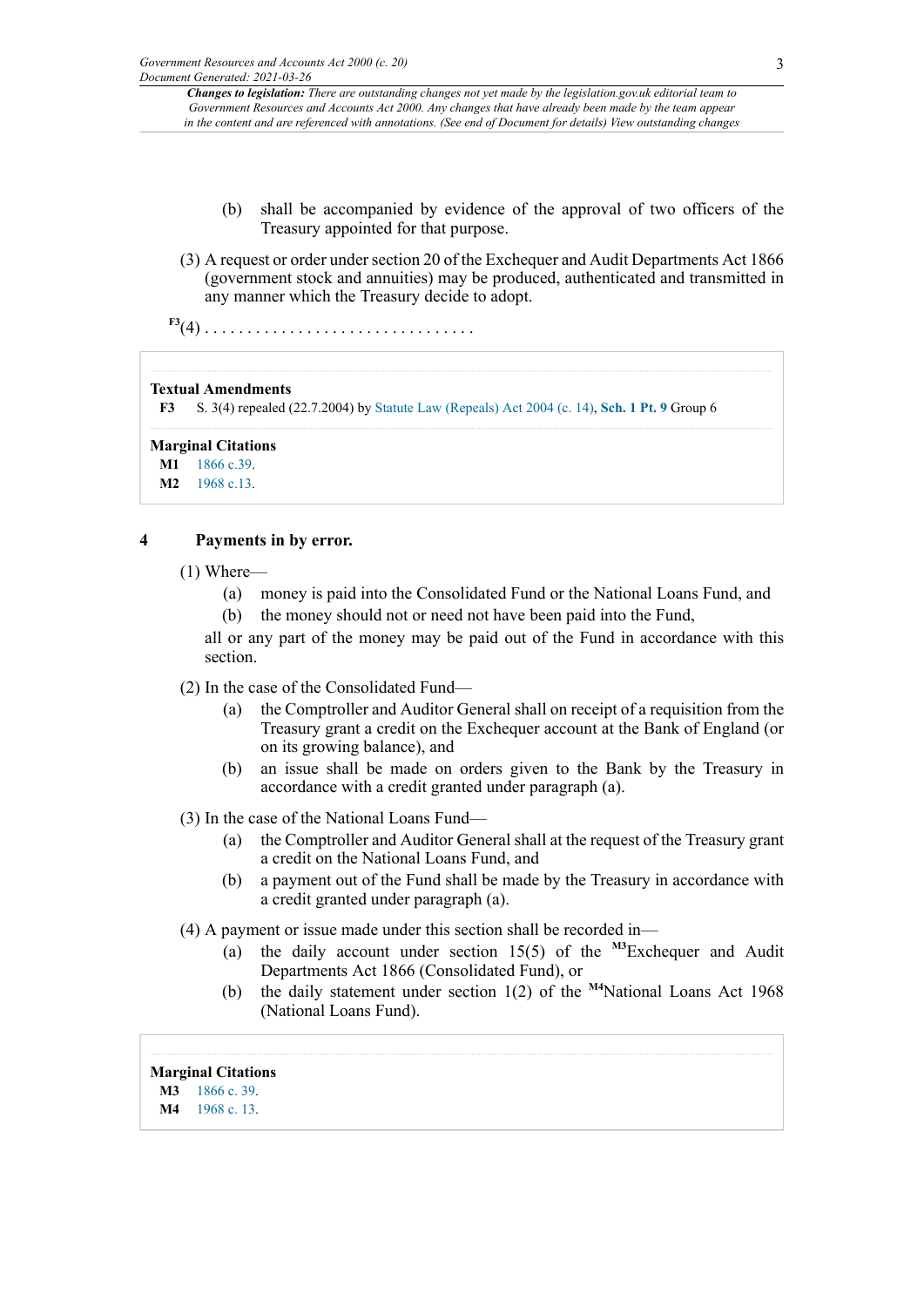<span id="page-3-1"></span>*[ [F4](#page-3-0)Departmental estimates*

#### **Textual Amendments**

<span id="page-3-0"></span>**[F4](#page-3-1)** S. 4A and preceding cross-heading inserted (11.11.2010) by [Constitutional Reform and Governance](http://www.legislation.gov.uk/id/ukpga/2010/25) [Act 2010 \(c. 25\),](http://www.legislation.gov.uk/id/ukpga/2010/25) **[ss. 43\(2\)](http://www.legislation.gov.uk/id/ukpga/2010/25/section/43/2)**, [52;](http://www.legislation.gov.uk/id/ukpga/2010/25/section/52) [S.I. 2010/2703,](http://www.legislation.gov.uk/id/uksi/2010/2703) [art. 2\(c\)](http://www.legislation.gov.uk/id/uksi/2010/2703/article/2/c)

### **4A Inclusion in departmental estimates of resources used by designated bodies**

- (1) An estimate for a government department for approval by the House of Commons in respect of a financial year must be prepared in accordance with directions issued by the Treasury.
- (2) The Treasury may direct that the estimate is to include information relating to resources expected to be used by any body that is a designated body in relation to the department.
- (3) For the purposes of this section a body is a "designated" body in relation to a government department if—
	- (a) it is designated in relation to the department by an order made by the Treasury, or
	- (b) it falls within a description of body designated in relation to the department by such an order.
- (4) A body, or a description of body, may be designated in relation to a government department for a particular financial year or generally.
- (5) Subsections (6) and (7) apply if the Treasury—
	- (a) expect the use of resources by a body in a financial year to involve payments out of a devolved Consolidated Fund to or for the benefit of the body, but
	- (b) do not expect the use of resources by the body in the year to involve payments out of the Consolidated Fund of the United Kingdom to or for the benefit of the body.
- (6) If an order is in force under which the body would (but for this subsection) be a designated body for the year in relation to a government department—
	- (a) the Treasury must notify the department that the conditions in subsection (5) are met in the case of the body for the year, and
	- (b) the body is to be treated as if it were not designated for the year in relation to the department.
- (7) If no such order is in force, the Treasury may not make one.
- (8) Before designating a body, or a description of body, the Treasury must, where they think it appropriate, consult—
	- (a) the Scottish Ministers,
	- (b) the Department of Finance and Personnel for Northern Ireland, or
	- (c) the Welsh Ministers.
- (9) In determining for any purpose whether a body has a particular relationship with a government department (for example, whether it is controlled by, or otherwise dependent on, the department), the following must be disregarded—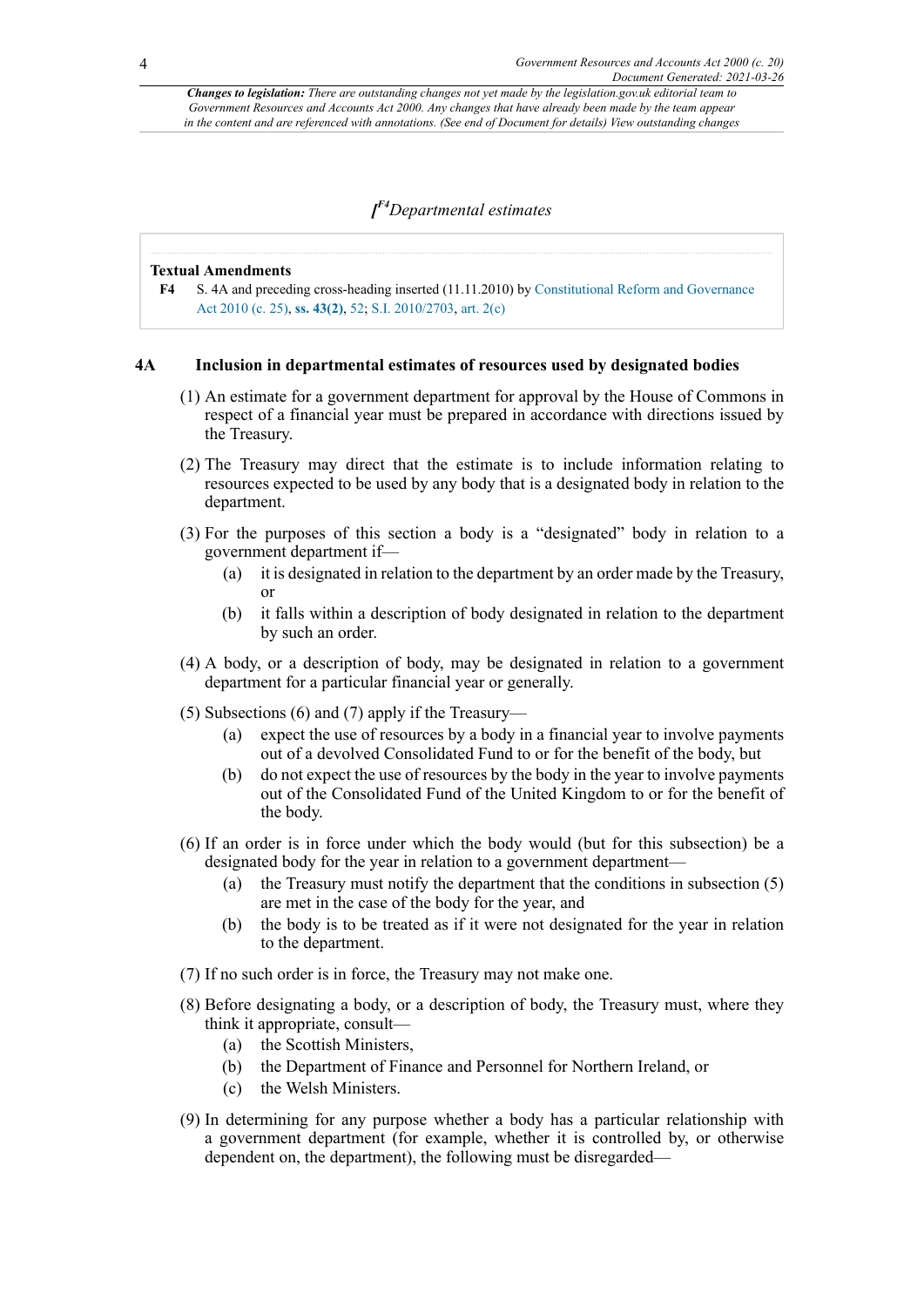- (a) the fact that an estimate for the department in respect of a financial year includes information relating to the body, and
- (b) the fact that the department's resource accounts for a financial year prepared under section 5 include information relating to the body.
- (10) An order under subsection (3) is to be made by statutory instrument.
- (11) A statutory instrument containing an order under that subsection is subject to annulment in pursuance of a resolution of either House of Parliament.
- (12) In this section " a devolved Consolidated Fund " means—
	- (a) the Scottish Consolidated Fund,
	- (b) the Consolidated Fund of Northern Ireland, or
	- (c) the Welsh Consolidated Fund.**]**

### *Departmental accounts*

### **5 Resource accounts: preparation.**

- <span id="page-4-0"></span>(1) A government department for which an estimate is approved by the House of Commons in respect of a financial year shall prepare accounts (to be known as resource accounts) for that year detailing—
	- **[ [F5](#page-5-0)**(a) resources acquired, held or disposed of during the year by—
		- (i) the department, or
		- (ii) any body that is a designated body under section 4A in relation to the department for the year, and
		- (b) the use of resources during the year by the department or any such body.**]**
- (2) Resource accounts shall be prepared in accordance with directions issued by the Treasury.
- (3) The Treasury shall exercise the power to issue directions under subsection (2) with a view to ensuring that resource accounts—
	- (a) present a true and fair view,
	- (b) conform to generally accepted accounting practice subject to such adaptations as are necessary in the context of departmental accounts, and
	- (c) accord with guidance issued by the Treasury about the inclusion of an explanation of the difference between an item appearing in a department's estimate and a corresponding item appearing in or reflected in the department's resource accounts.
- <span id="page-4-2"></span><span id="page-4-1"></span>(4) For the purpose of subsection  $(3)(a)$  and (b) the Treasury shall in particular—
	- (a) have regard to any relevant guidance issued by the Accounting Standards Board Limited or any other body prescribed for the purposes of **[ [F6](#page-5-1)**section 464 of the Companies Act 2006**]** (accounting standards) **[ [F7](#page-5-2)**or to the international accounting standards, within the meaning of EC Regulation No.1606/2002 of the European Parliament and of the Council of 19th July 2002 on the application of international accounting standards, adopted from time to time by the European Commission in accordance with that Regulation**]**, and
	- (b) require resource accounts to include, subject to paragraph (a), a statement of financial performance, a statement of financial position and a cash flow statement.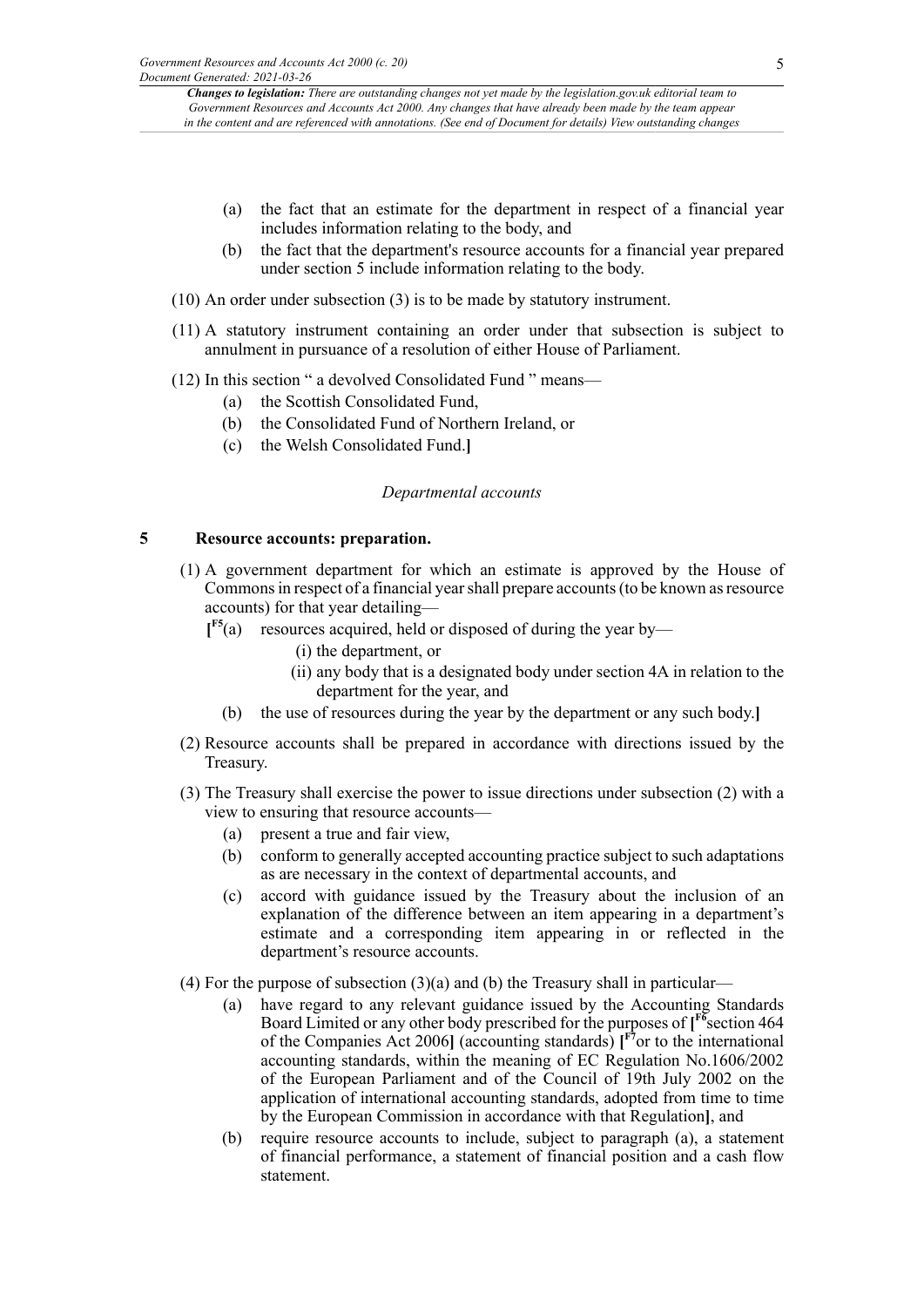- (5) A department which prepares resource accounts shall send them to the Comptroller and Auditor General not later than 30th November of the financial year following that to which the accounts relate.
- (6) The Treasury shall, in the case of each department which is obliged to prepare accounts in accordance with subsection (1), appoint an official of the department as its accounting officer.
- (7) While a person holds appointment as a department's accounting officer he shall be responsible for—
	- (a) the preparation of the department's resource accounts, and
	- (b) their transmission to the Comptroller and Auditor General.
- (8) The Treasury may appoint an official of a department as accounting officer in respect of a particular part of the department's resource accounts; and that person shall be responsible for the preparation of that part of the accounts.
- <span id="page-5-4"></span>**[F8](#page-5-3)**(9) . . . . . . . . . . . . . . . . . . . . . . . . . . . . . . . .

### **Textual Amendments**

- <span id="page-5-0"></span>**[F5](#page-4-0)** [S. 5\(1\)\(a\)](http://www.legislation.gov.uk/id/ukpga/2000/20/section/5/1/a)[\(b\)](http://www.legislation.gov.uk/id/ukpga/2000/20/section/5/1/b) substituted (11.11.2010) by [Constitutional Reform and Governance Act 2010 \(c. 25\)](http://www.legislation.gov.uk/id/ukpga/2010/25), **[ss.](http://www.legislation.gov.uk/id/ukpga/2010/25/section/43/3) [43\(3\)](http://www.legislation.gov.uk/id/ukpga/2010/25/section/43/3)**, [52;](http://www.legislation.gov.uk/id/ukpga/2010/25/section/52) [S.I. 2010/2703,](http://www.legislation.gov.uk/id/uksi/2010/2703) [art. 2\(c\)](http://www.legislation.gov.uk/id/uksi/2010/2703/article/2/c)
- <span id="page-5-1"></span>**[F6](#page-4-1)** Words in s. 5(4)(a) substituted (6.4.2008) by [The Companies Act 2006 \(Consequential Amendments](http://www.legislation.gov.uk/id/uksi/2008/948) [etc\) Order 2008 \(S.I. 2008/948\),](http://www.legislation.gov.uk/id/uksi/2008/948) [art. 2\(2\)](http://www.legislation.gov.uk/id/uksi/2008/948/article/2/2), **[Sch. 1 para. 214](http://www.legislation.gov.uk/id/uksi/2008/948/schedule/1/paragraph/214)** (with [arts. 6](http://www.legislation.gov.uk/id/uksi/2008/948/article/6), [11,](http://www.legislation.gov.uk/id/uksi/2008/948/article/11) [12](http://www.legislation.gov.uk/id/uksi/2008/948/article/12))
- <span id="page-5-2"></span>**[F7](#page-4-2)** Words in s. 5(4)(a) inserted (with effect in accordance with reg. 1(2) of the commencing S.I.) by [Companies Act 1985 \(International Accounting Standards and Other Accounting Amendments\)](http://www.legislation.gov.uk/id/uksi/2004/2947) [Regulations 2004 \(S.I. 2004/2947\)](http://www.legislation.gov.uk/id/uksi/2004/2947), [reg. 1\(2\),](http://www.legislation.gov.uk/id/uksi/2004/2947/regulation/1/2) **[Sch. 7 para. 14\(a\)](http://www.legislation.gov.uk/id/uksi/2004/2947/schedule/7/paragraph/14/a)**
- <span id="page-5-3"></span>**[F8](#page-5-4)** S. 5(9) repealed (22.7.2004) by [Statute Law \(Repeals\) Act 2004 \(c. 14\),](http://www.legislation.gov.uk/id/ukpga/2004/14) **[Sch. 1 Pt. 9](http://www.legislation.gov.uk/id/ukpga/2004/14/schedule/1/part/9)** Group 6

### **Modifications etc. (not altering text)**

- **C1** S. 5(1) applied (with modifications) (15.11.2001) by [S.I. 2001/3686](http://www.legislation.gov.uk/id/uksi/2001/3686), **reg. [8\(6\)](http://www.legislation.gov.uk/id/uksi/2001/3686/regulation/8/6)**
- **C2** S. 5(1) (applied with modifications) (27.3.2002) by [The Ministry of Agriculture, Fisheries and Food](http://www.legislation.gov.uk/id/uksi/2002/794) [\(Dissolution\) Order 2002 \(S.I. 2002/794\),](http://www.legislation.gov.uk/id/uksi/2002/794) **[art. 6\(12\)\(13\)](http://www.legislation.gov.uk/id/uksi/2002/794/article/6/12/13)**

### **6 Resource accounts: scrutiny.**

- (1) The Comptroller and Auditor General shall examine any resource accounts which he receives from a department under section 5(5) with a view to satisfying himself—
	- (a) that the accounts present a true and fair view,
	- (b) that money provided by Parliament has been expended for the purposes intended by Parliament,
	- (c) that resources authorised by Parliament to be used have been used for the purposes in relation to which the use was authorised, and
	- $[$ <sup>[F9](#page-6-0)</sup>(d) that—
		- (i) the financial transactions of the department, and
		- (ii) the financial transactions of any body that is a designated body under section 4A in relation to the department for the year in question,

<span id="page-5-5"></span>are in accordance with any relevant authority.**]**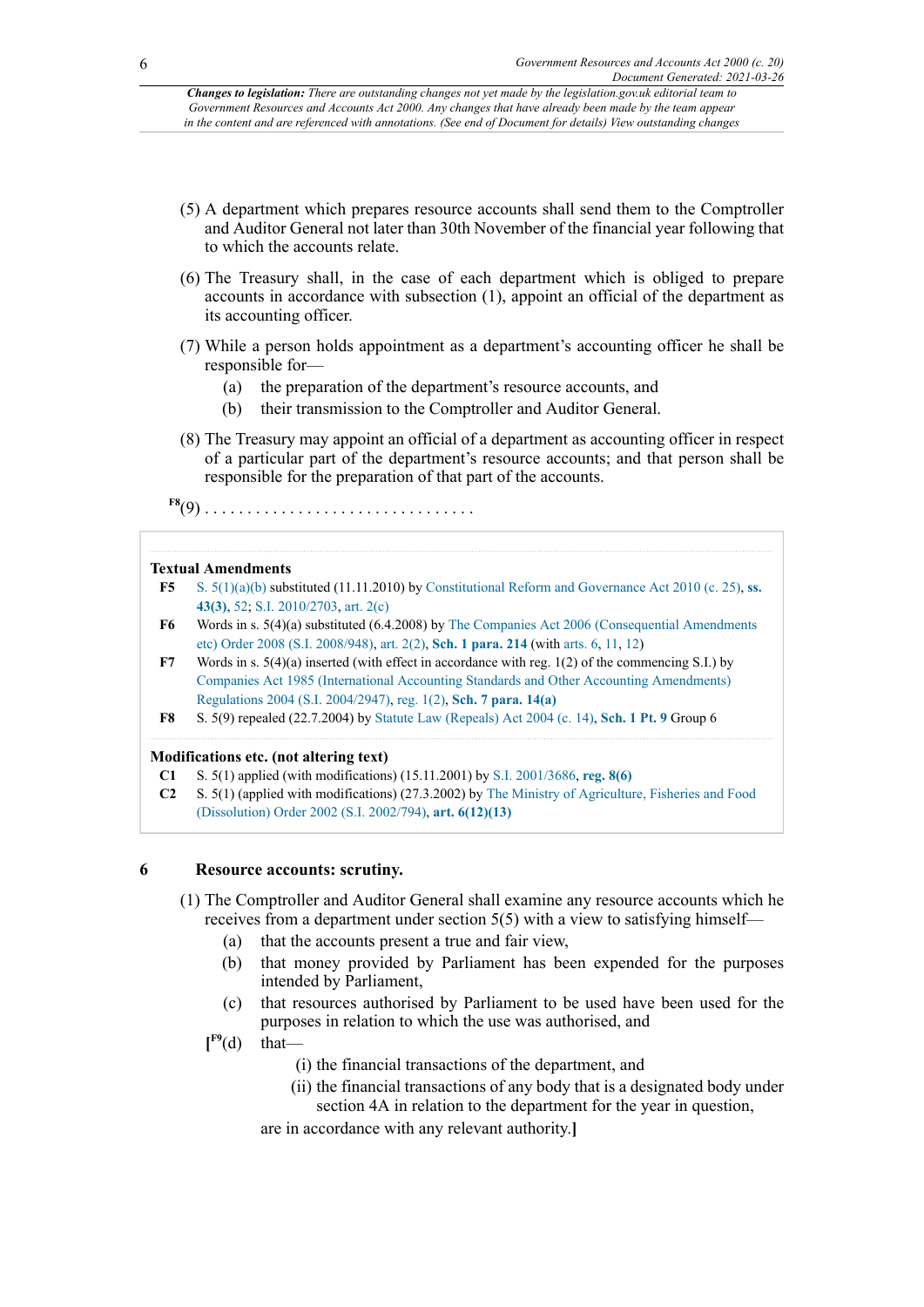- (2) If resource accounts appear to the Comptroller and Auditor General to suggest that a material use of resources required but did not receive the authority of the Treasury—
	- (a) he shall inform the Treasury, and
	- (b) if the Treasury sanction the use of resources, he shall treat it as always having had the Treasury's authority.
- (3) Where the Comptroller and Auditor General has conducted an examination of accounts under subsection (1)—
	- (a) he shall certify them and issue a report,
	- (b) he shall send the certified accounts and the report to the Treasury not later than 15th January of the financial year following that to which the accounts relate, and
	- (c) if he is not satisfied of the matters set out in subsection  $(1)(a)$  to  $(d)$ , he shall report to the House of Commons.
- (4) The Treasury shall lay accounts and reports received under subsection (3)(b) before the House of Commons not later than 31st January of the financial year following that to which they relate.

<span id="page-6-2"></span>**[F10](#page-6-1)**(5) . . . . . . . . . . . . . . . . . . . . . . . . . . . . . . . .

### **Textual Amendments**

- <span id="page-6-0"></span>**[F9](#page-5-5)** [S. 6\(1\)\(d\)](http://www.legislation.gov.uk/id/ukpga/2000/20/section/6/1/d) substituted (11.11.2010) by [Constitutional Reform and Governance Act 2010 \(c. 25\)](http://www.legislation.gov.uk/id/ukpga/2010/25), **[ss.](http://www.legislation.gov.uk/id/ukpga/2010/25/section/43/4) [43\(4\)](http://www.legislation.gov.uk/id/ukpga/2010/25/section/43/4)**, [52;](http://www.legislation.gov.uk/id/ukpga/2010/25/section/52) [S.I. 2010/2703,](http://www.legislation.gov.uk/id/uksi/2010/2703) [art. 2\(c\)](http://www.legislation.gov.uk/id/uksi/2010/2703/article/2/c)
- <span id="page-6-1"></span>**[F10](#page-6-2)** S. 6(5) repealed (22.7.2004) by [Statute Law \(Repeals\) Act 2004 \(c. 14\),](http://www.legislation.gov.uk/id/ukpga/2004/14) **[Sch. 1 Pt. 9](http://www.legislation.gov.uk/id/ukpga/2004/14/schedule/1/part/9)** Group 6

### **Modifications etc. (not altering text)**

- **C3** [S. 6\(1\)](http://www.legislation.gov.uk/id/ukpga/2000/20/section/6/1) applied (with modifications) (1.1.2012) by Budget [Responsibility](http://www.legislation.gov.uk/id/ukpga/2011/4) and National Audit Act 2011 [\(c. 4\),](http://www.legislation.gov.uk/id/ukpga/2011/4) [s. 29](http://www.legislation.gov.uk/id/ukpga/2011/4/section/29), **[Sch. 2 para. 25\(6\)](http://www.legislation.gov.uk/id/ukpga/2011/4/schedule/2/paragraph/25/6)**; S.I. [2011/2576,](http://www.legislation.gov.uk/id/uksi/2011/2576) [art. 3\(c\)](http://www.legislation.gov.uk/id/uksi/2011/2576/article/3/c) (with [art. 4\)](http://www.legislation.gov.uk/id/uksi/2011/2576/article/4)
- **C4** [S. 6\(4\)](http://www.legislation.gov.uk/id/ukpga/2000/20/section/6/4) modified (30.1.2013) by [The Government Resources and Accounts Act 2000 \(Alteration of](http://www.legislation.gov.uk/id/uksi/2013/148) [Timetables](http://www.legislation.gov.uk/id/uksi/2013/148) for Accounts) Order 2013 (S.I. 2013/148), [arts. 1\(2\),](http://www.legislation.gov.uk/id/uksi/2013/148/article/1/2) **[2](http://www.legislation.gov.uk/id/uksi/2013/148/article/2)**
- **C5** [S. 6\(4\)](http://www.legislation.gov.uk/id/ukpga/2000/20/section/6/4) applied (with modifications) (30.1.2016) by [The Government Resources and Accounts Act](http://www.legislation.gov.uk/id/uksi/2016/89) 2000 (Alteration of [Timetables](http://www.legislation.gov.uk/id/uksi/2016/89) for Accounts) Order 2016 (S.I. 2016/89), [arts. 1\(2\),](http://www.legislation.gov.uk/id/uksi/2016/89/article/1/2) **[2](http://www.legislation.gov.uk/id/uksi/2016/89/article/2)**

### **7 Other departmental accounts.**

- (1) The Treasury may direct a government department to prepare for each financial year accounts in relation to any specified matter.
- (2) Accounts under subsection (1) shall be prepared in accordance with directions issued by the Treasury.

(3) Where a department prepares accounts under subsection (1)—

- (a) it shall send them to the Comptroller and Auditor General not later than 30th November of the financial year following that to which the accounts relate,
- (b) the Comptroller and Auditor General shall examine and certify the accounts, issue a report on them and send the certified accounts and the report to the Treasury not later than 15th January of that year, and
- (c) the Treasury shall lay the certified accounts and the report before the House of Commons not later than 31st January of that year.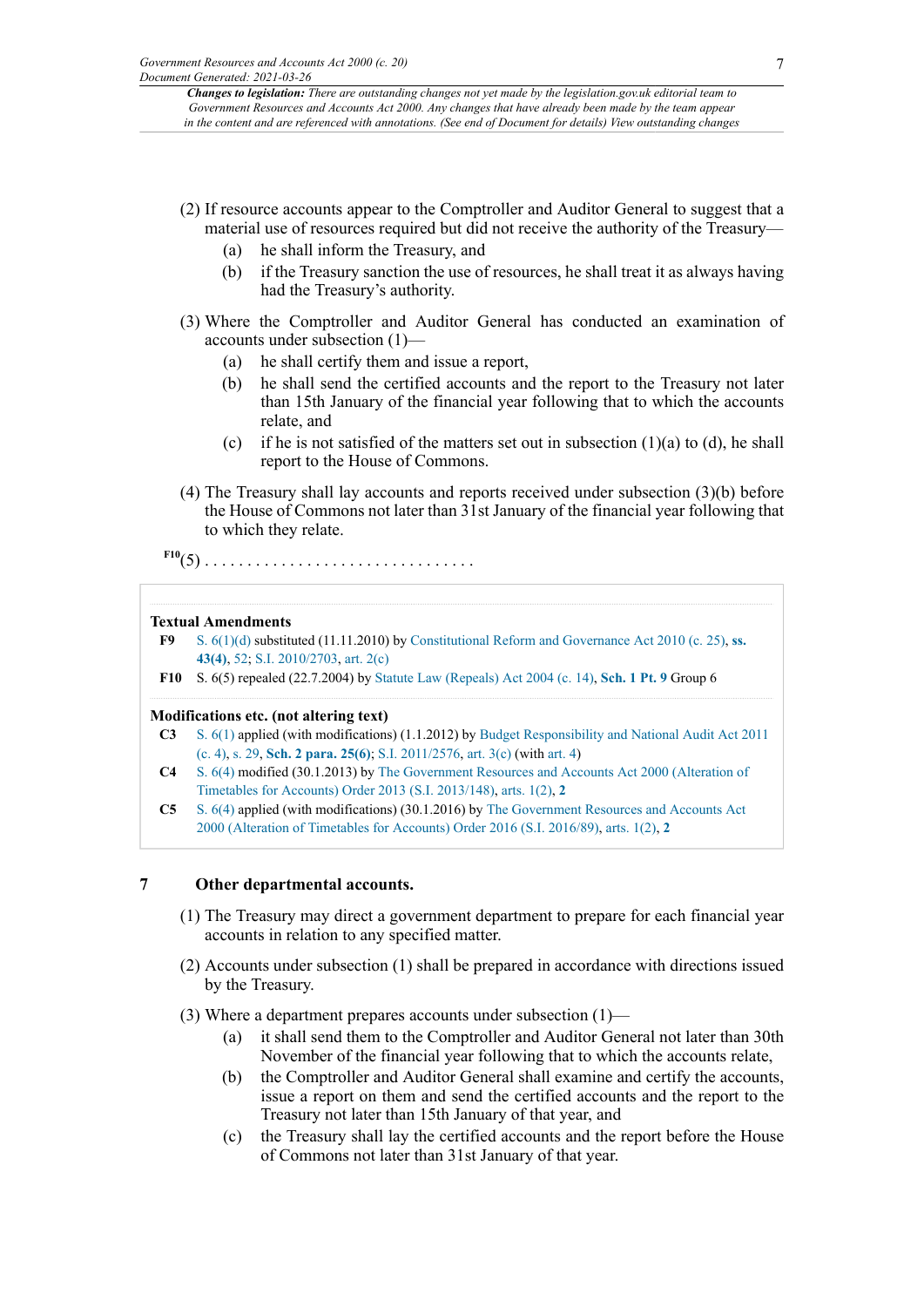- (4) The Comptroller and Auditor General shall carry out his examination of accounts under subsection  $(3)(b)$  with a view to satisfying himself—
	- (a) that money provided by Parliament has been expended for the purposes intended by Parliament,
	- (b) that resources authorised by Parliament to be used have been used for the purposes in relation to which the use was authorised, and
	- (c) that the department's financial transactions are in accordance with any relevant authority.
- (5) The Treasury may, in relation to accounts under subsection (1) generally or in relation to specified accounts under subsection (1), direct that this section shall have effect as if references to the relevant department were substituted for the references to the Treasury in subsection (3)(b) and (c).

<span id="page-7-1"></span>**[F11](#page-7-0)** (6) . . . . . . . . . . . . . . . . . . . . . . . . . . . . . . . .

### **Textual Amendments**

<span id="page-7-0"></span>**[F11](#page-7-1)** S. 7(6) repealed (22.7.2004) by [Statute Law \(Repeals\) Act 2004 \(c. 14\),](http://www.legislation.gov.uk/id/ukpga/2004/14) **[Sch. 1 Pt. 9](http://www.legislation.gov.uk/id/ukpga/2004/14/schedule/1/part/9)** Group 6

### **8 Comptroller and Auditor General: access to information.**

- (1) For the purposes of an examination by the Comptroller and Auditor General of a government department's accounts—
	- (a) he shall have a right of access at all reasonable times to any of the documents relating to the department's accounts, and
	- (b) a person who holds or has control of any of those documents shall give the Comptroller and Auditor General any assistance, information or explanation which he requires in relation to any of those documents.
- (2) Subsection (1) applies only in relation to documents which are held or controlled—
	- (a) by a government department, or
	- (b) in pursuance of arrangements made by a government department for the compiling or handling of any of its financial records.
- <span id="page-7-3"></span>**[F12](#page-7-2)**(3) . . . . . . . . . . . . . . . . . . . . . . . . . . . . . . . .

### **Textual Amendments**

<span id="page-7-2"></span>**[F12](#page-7-3)** S. 8(3) repealed (22.7.2004) by [Statute Law \(Repeals\) Act 2004 \(c. 14\),](http://www.legislation.gov.uk/id/ukpga/2004/14) **[Sch. 1 Pt. 9](http://www.legislation.gov.uk/id/ukpga/2004/14/schedule/1/part/9)** Group 6

### **Modifications etc. (not altering text)**

- **C6** S. 8(1) applied (23.5.2003) by [Government Resources and Accounts Act 2000 \(Rights of Access of](http://www.legislation.gov.uk/id/uksi/2003/1325) [Comptroller and Auditor General\) Order 2003 \(S.I. 2003/1325\),](http://www.legislation.gov.uk/id/uksi/2003/1325) **[arts. 2-6](http://www.legislation.gov.uk/id/uksi/2003/1325/article/2)**
- **C7** S. 8(1) amendment to earlier affecting SI 2003/1325 art. 4 (as amended (1.4.2010) by [The Housing and](http://www.legislation.gov.uk/id/uksi/2010/671) [Regeneration Act 2008 \(Consequential Provisions\) \(No. 2\) Order 2010 \(S.I. 2010/671\),](http://www.legislation.gov.uk/id/uksi/2010/671) [art. 1\(2\)](http://www.legislation.gov.uk/id/uksi/2010/671/article/1/2), **[Sch.](http://www.legislation.gov.uk/id/uksi/2010/671/schedule/1/paragraph/30) [1 para. 30](http://www.legislation.gov.uk/id/uksi/2010/671/schedule/1/paragraph/30)** (with [Sch. 2\)](http://www.legislation.gov.uk/id/uksi/2010/671/schedule/2)); [S.I. 2010/862](http://www.legislation.gov.uk/id/uksi/2010/862), art. 2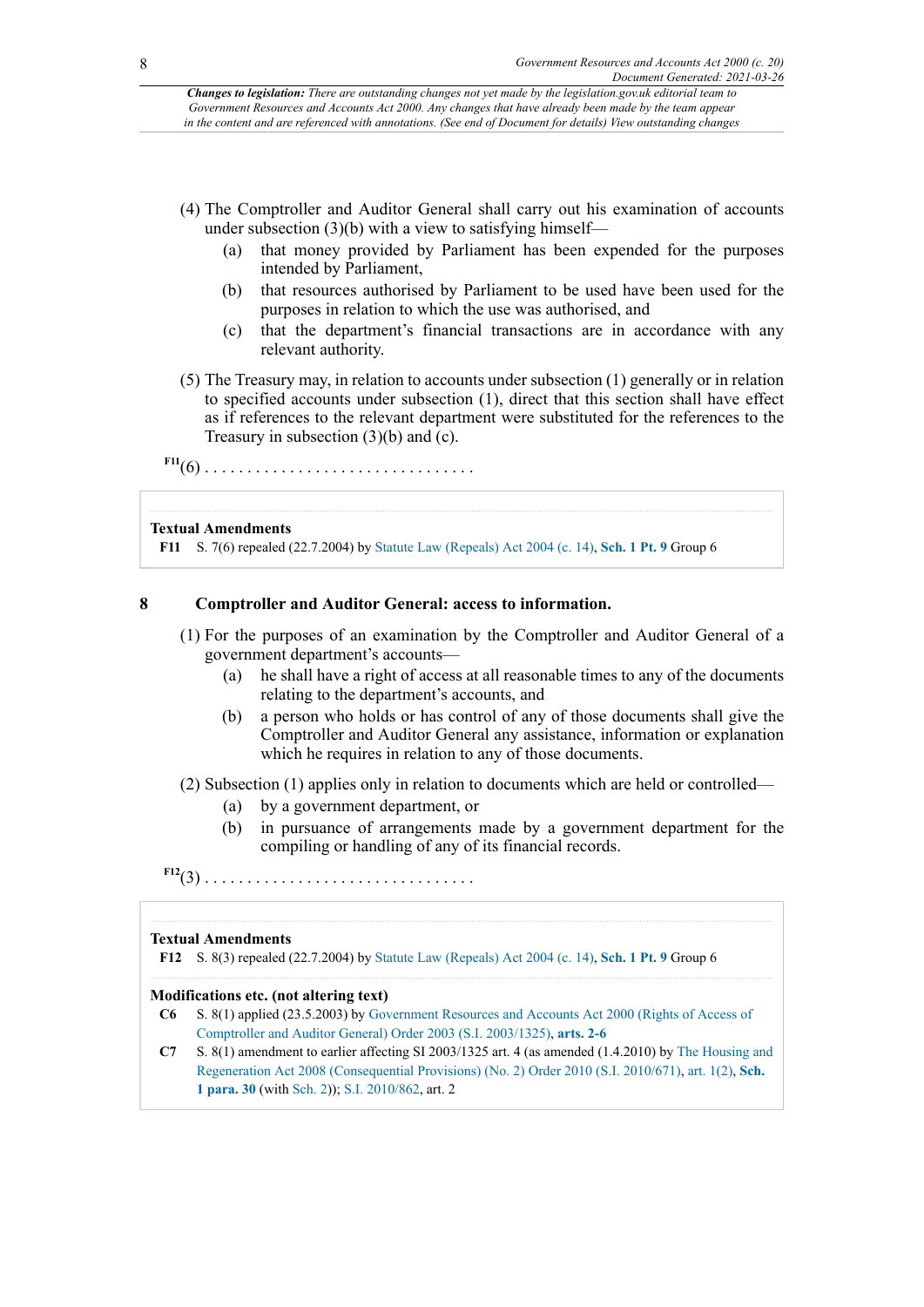### *Whole of government accounts*

### **9 Preparation.**

- (1) The Treasury shall prepare in respect of each financial year a set of accounts for a group of bodies each of which appears to the Treasury—
	- (a) to exercise functions of a public nature, or
	- (b) to be entirely or substantially funded from public money.
- (2) Accounts prepared under this section may include information referring wholly or partly to activities which—
	- (a) are not activities of bodies falling within subsection (1), but
	- (b) appear to the Treasury to be activities of a public nature.
- (3) The accounts shall contain such information in such form as the Treasury think fit.
- (4) In determining the form and content of the accounts the Treasury shall aim to ensure that the accounts—
	- (a) present a true and fair view, and
	- (b) conform to generally accepted accounting practice subject to such adaptations as are necessary in the context.
- <span id="page-8-3"></span><span id="page-8-2"></span>(5) For the purpose of subsection (4)(a) and (b) the Treasury shall in particular—
	- (a) have regard to any relevant guidance issued by the Accounting Standards Board Limited or any other body prescribed for the purposes of **[ [F13](#page-8-0)**section 464 of the Companies Act 2006**]**(accounting standards) **[ [F14](#page-8-1)**or to the international accounting standards, within the meaning of EC Regulation No.1606/2002 of the European Parliament and of the Council of 19th July 2002 on the application of international accounting standards, adopted from time to time by the European Commission in accordance with that Regulation**]**, and
	- (b) ensure that the accounts include, subject to paragraph (a), a statement of financial performance, a statement of financial position and a cash flow statement.

### **Textual Amendments**

- <span id="page-8-0"></span>**[F13](#page-8-2)** Words in s. 9(5)(a) substituted (6.4.2008) by [The Companies Act 2006 \(Consequential Amendments](http://www.legislation.gov.uk/id/uksi/2008/948) [etc\) Order 2008 \(S.I. 2008/948\),](http://www.legislation.gov.uk/id/uksi/2008/948) [art. 2\(2\)](http://www.legislation.gov.uk/id/uksi/2008/948/article/2/2), **[Sch. 1 para. 214](http://www.legislation.gov.uk/id/uksi/2008/948/schedule/1/paragraph/214)** (with [arts. 6](http://www.legislation.gov.uk/id/uksi/2008/948/article/6), [11,](http://www.legislation.gov.uk/id/uksi/2008/948/article/11) [12](http://www.legislation.gov.uk/id/uksi/2008/948/article/12))
- <span id="page-8-1"></span>**[F14](#page-8-3)** Words in s. 9(5)(a) inserted (with effect in accordance with reg. 1(2) of the amending S.I.) by [Companies Act 1985 \(International Accounting Standards and Other Accounting Amendments\)](http://www.legislation.gov.uk/id/uksi/2004/2947) [Regulations 2004 \(S.I. 2004/2947\)](http://www.legislation.gov.uk/id/uksi/2004/2947), [reg. 1\(2\),](http://www.legislation.gov.uk/id/uksi/2004/2947/regulation/1/2) **[Sch. 7 para. 14\(b\)](http://www.legislation.gov.uk/id/uksi/2004/2947/schedule/7/paragraph/14/b)**

### **10 Obtaining information.**

- (1) Where the Treasury intend the accounts under section 9 for a particular financial year to relate in part to a particular body which falls within section  $9(1)$ , the Treasury may by order designate that body for the purposes of this section in respect of that year.
- (2) Where a body is designated in respect of a financial year it shall—
	- (a) prepare such financial information in relation to the year as the Treasury may request,
	- (b) present the information in such form as the Treasury may direct,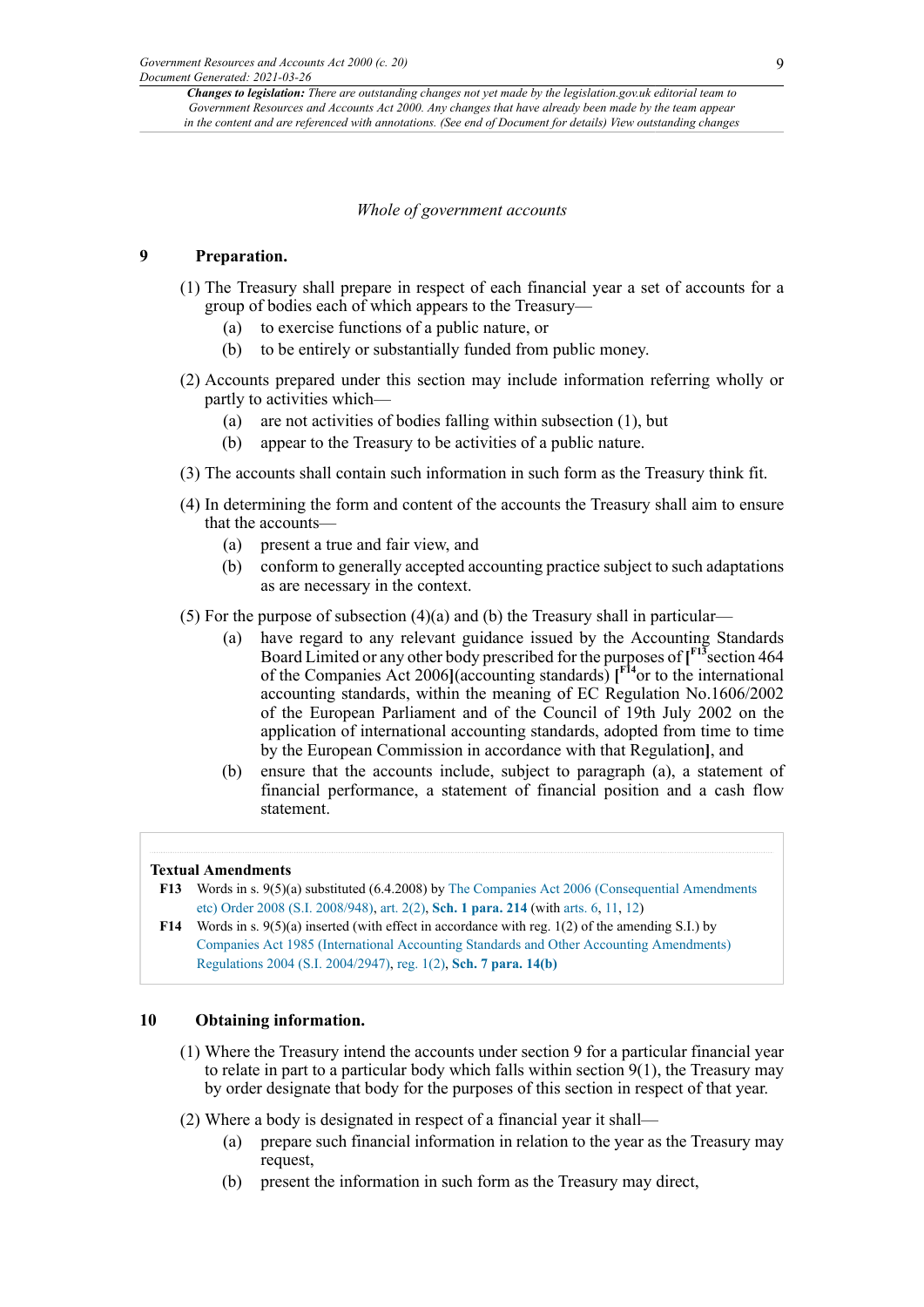- (c) arrange for the information to be audited, and
- (d) deliver the information to the Treasury, in such manner and by such date in the next year as the Treasury may direct.
- (3) Where a body is designated in respect of a financial year the Treasury may request it to—
	- (a) prepare specified financial information in relation to a specified part of the year,
	- (b) present the information in a specified form, and
	- (c) deliver the information to the Treasury in a specified manner by a specified date.
- (4) A designated body shall comply with a request under subsection (3).
- (5) A designated body shall comply with any direction of the Treasury as to the person or kind of person to be given responsibility for ensuring compliance with subsections (2) and (3).
- (6) The Treasury may not designate a body if its activities relate entirely to Scotland.
- <span id="page-9-1"></span>(7) Before designating a body or giving a direction undersubsection (5) the Treasury shall, where they think it appropriate, consult the **[ [F15](#page-9-0)**Welsh Ministers**]**.
- <span id="page-9-2"></span>(8) The Treasury may make arrangements for the**[ [F16](#page-10-0)**Welsh Ministers**]** or another body to—
	- (a) receive information provided under subsection (2) or (3),
	- (b) consolidate information received,
	- (c) arrange for the consolidation to be audited, and
	- (d) deliver the consolidation to the Treasury.
- (9) Where arrangements under subsection (8) apply—
	- (a) a person carrying out an audit under subsection (2)(c) shall give a person carrying out an audit under subsection (8)(c) such information and explanations as he may reasonably require for the purposes of that provision, and
	- (b) subsections (2)(d) and (3)(c) shall have effect as if for a reference to the Treasury there were substituted a reference to a body specified by the Treasury.
- (10) An order under subsection  $(1)$ 
	- (a) shall be made by statutory instrument, and
	- (b) shall be subject to annulment in pursuance of a resolution of either House of Parliament.

### **Textual Amendments**

<span id="page-9-0"></span>**[F15](#page-9-1)** Words in s. 164(1) inserted by [Government](http://www.legislation.gov.uk/id/ukpga/2006/32) of Wales Act 2006 (c. 32), s. 160, Sch. 10 para. 57(a) (with Sch. 11 para. 22) the amending provision coming into force immediately after "the 2007 election" (held on 3.5.2007) subject to s.  $161(1)(4)(5)$  of the amending Act, which provides for certain provisions to come into force for specified purposes immediately after the end of "the initial period" (which ended with the day of the first appointment of a First Minister on 25.5.2007) - see ss. 46, 161(4)(5) of the amending Act.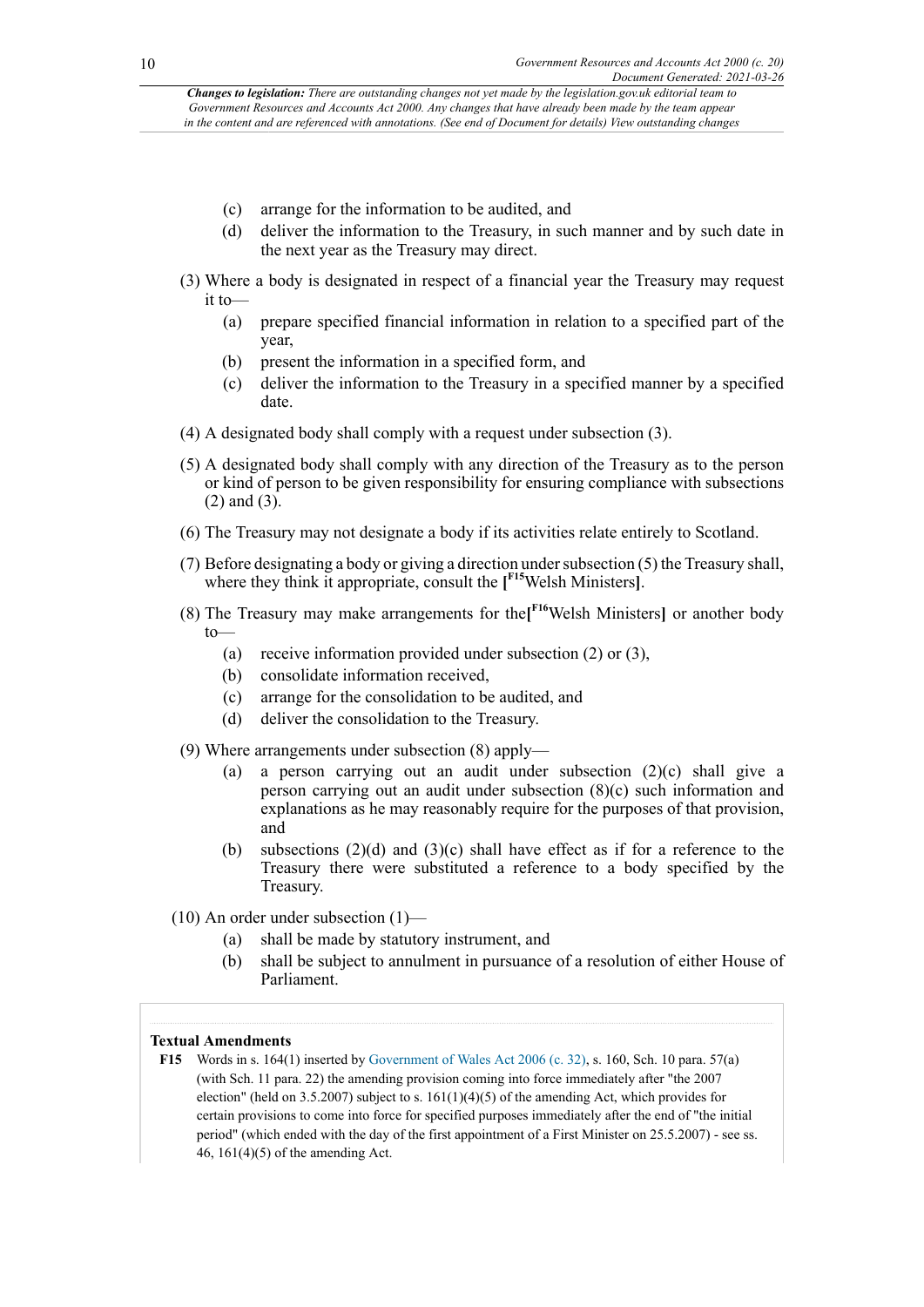<span id="page-10-0"></span>**[F16](#page-9-2)** Words in s. 164(1) inserted by [Government](http://www.legislation.gov.uk/id/ukpga/2006/32) of Wales Act 2006 (c. 32), s. 160, Sch. 10 para. 57(b) (with Sch. 11 para. 22) the amending provision coming into force immediately after "the 2007 election" (held on 3.5.2007) subject to s.  $161(1)(4)(5)$  of the amending Act, which provides for certain provisions to come into force for specified purposes immediately after the end of "the initial period" (which ended with the day of the first appointment of a First Minister on 25.5.2007) - see ss. 46, 161(4)(5) of the amending Act.

### **11 Scrutiny.**

- (1) The Treasury shall send accounts under section 9 to the Comptroller and Auditor General.
- (2) The Comptroller and Auditor General shall examine accounts sent to him under this section with a view to satisfying himself that they present a true and fair view.
- (3) Where the Comptroller and Auditor General has conducted an examination of accounts he shall—
	- (a) certify them and issue a report, and
	- (b) send the certified accounts and the report to the Treasury.
- (4) The Treasury shall lay accounts and reports received under subsection (3)(b) before the House of Commons.
- (5) A person who acts as auditor for the purposes of section  $10(2)(c)$  or  $(8)(c)$  shall give to the Comptroller and Auditor General such information and explanations as he may reasonably require for the purposes of this section.
- (6) The Treasury shall by order specify dates by which the duties under subsections (1), (3)(b) and (4) shall be performed.
- (7) Before making an order under subsection (6) the Treasury shall consult the Comptroller and Auditor General.
- (8) An order under subsection (6)—
	- (a) shall be made by statutory instrument, and
	- (b) shall be subject to annulment in pursuance of a resolution of the House of Commons.

### **Subordinate Legislation Made**

```
P1 S. 11(6): dates specified for scrutiny (31.3.2010) by S.I. 2010/570, arts. 1(1), 2
```
### **Commencement Information**

**I2** S. 11 in force at 2.3.2010 by [S.I. 2010/516,](http://www.legislation.gov.uk/id/uksi/2010/516) **[art. 2](http://www.legislation.gov.uk/id/uksi/2010/516/article/2)** (with [art. 3\)](http://www.legislation.gov.uk/id/uksi/2010/516/article/3)

### *National Health Service*

## <span id="page-10-1"></span>**[F17](#page-11-0)12 Health Authorities and Special Health Authorities.**

. . . . . . . . . . . . . . . . . . . . . . . . . . . . . . . .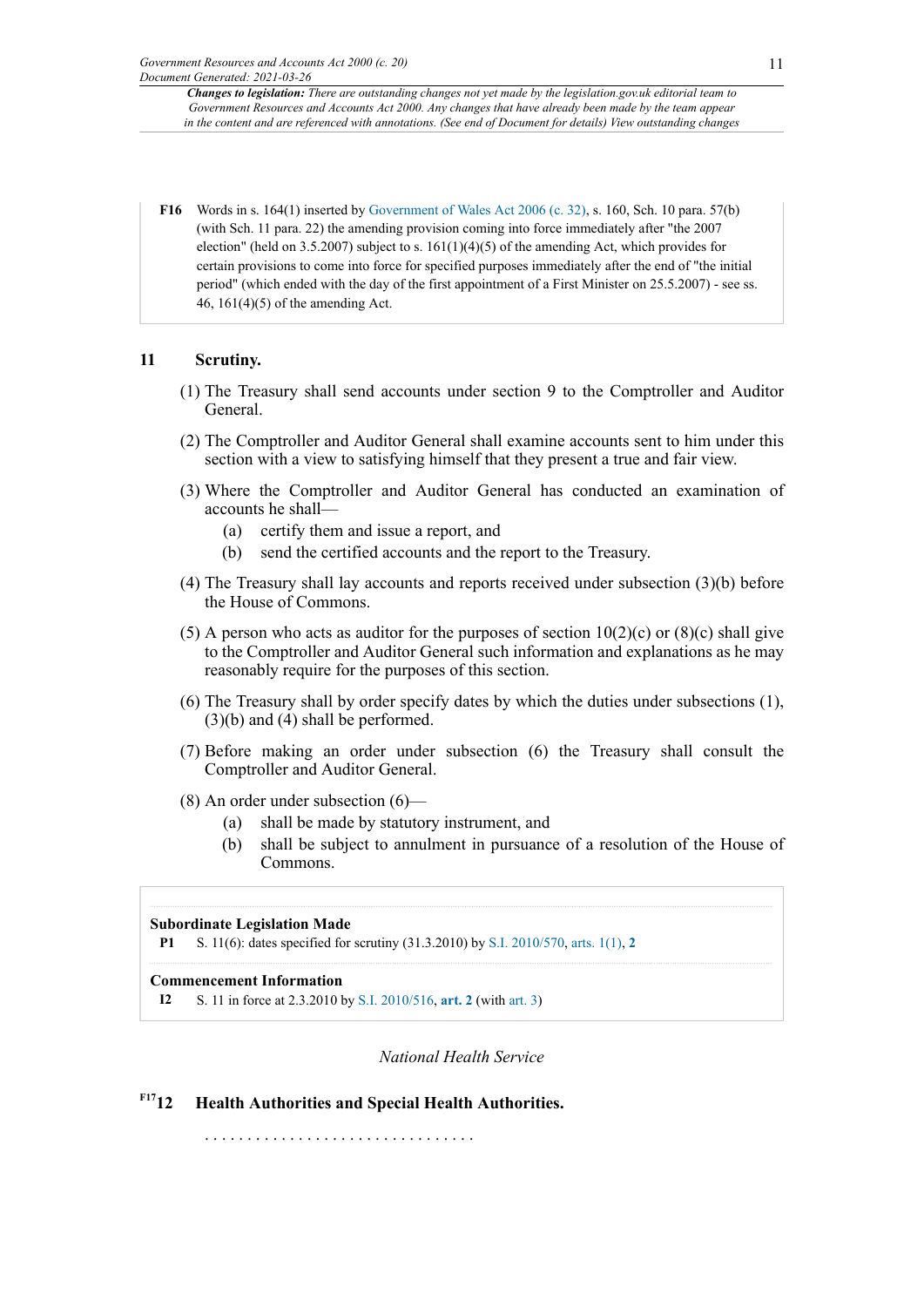#### **Textual Amendments**

<span id="page-11-0"></span>**[F17](#page-10-1)** S. 12 repealed (1.3.2007) by [National Health Service \(Consequential Provisions\) Act 2006 \(c. 43\),](http://www.legislation.gov.uk/id/ukpga/2006/43) [s.](http://www.legislation.gov.uk/id/ukpga/2006/43/section/8/2) [8\(2\),](http://www.legislation.gov.uk/id/ukpga/2006/43/section/8/2) **[Sch. 4](http://www.legislation.gov.uk/id/ukpga/2006/43/schedule/4)** (with [Sch. 2 Pt. 1 Sch. 3 Pt. 1](http://www.legislation.gov.uk/id/ukpga/2006/43/schedule/2/part/1/schedule/3/part/1))

### <span id="page-11-2"></span>**[F18](#page-11-1)13 Primary Care Trusts.**

. . . . . . . . . . . . . . . . . . . . . . . . . . . . . . . .

#### **Textual Amendments**

<span id="page-11-1"></span>**[F18](#page-11-2)** S. 13 repealed (1.3.2007) by [National Health Service \(Consequential Provisions\) Act 2006 \(c. 43\),](http://www.legislation.gov.uk/id/ukpga/2006/43) [s.](http://www.legislation.gov.uk/id/ukpga/2006/43/section/8/2) [8\(2\),](http://www.legislation.gov.uk/id/ukpga/2006/43/section/8/2) **[Sch. 4](http://www.legislation.gov.uk/id/ukpga/2006/43/schedule/4)** (with [Sch. 2 Pt. 1 Sch. 3 Pt. 1](http://www.legislation.gov.uk/id/ukpga/2006/43/schedule/2/part/1/schedule/3/part/1))

### **14 Summarised accounts.**

- <span id="page-11-6"></span><span id="page-11-5"></span>(1) The Treasury may by order provide for **[ [F19](#page-11-3)[F20](#page-11-4)** ...paragraph 5 of Schedule 9 to the National Health Service (Wales) Act 2006**]** not to apply in relation to a specified body for a specified year.
- (2) The Treasury may make an order in respect of a body for a year only if they consider that the preparation of summarised accounts for that body and that year is unnecessary having regard to information contained or to be contained in—
	- (a) a department's resource accounts under section 5, or
	- (b) accounts under section 9.

<span id="page-11-9"></span><span id="page-11-8"></span><span id="page-11-7"></span>

- **[F21](#page-12-0)**(3) . . . . . . . . . . . . . . . . . . . . . . . . . . . . . . . . **[ [F22](#page-12-1)**(4) Before making an order under **[ [F23](#page-12-2)**subsection (1)**]** in respect of an NHS body within the meaning of paragraph 1 of Schedule 9 to the National Health Service (Wales) Act
	- 2006, the Treasury shall consult—
		- (a) the National Assembly for Wales, and
		- (b) the Auditor General for Wales.**]**
	- (5) An order under this section—
		- (a) shall be made by statutory instrument, and
		- (b) shall be subject to annulment in pursuance of a resolution of either House of Parliament.

```
[
F24(6) . . . . . . . . . . . . . . . . . . . . . . . . . . . . . . . . . . . . . . . . . . . . . . . . . . . . . . . . . . . . . . . .]
```
#### **Textual Amendments**

- <span id="page-11-3"></span>**[F19](#page-11-5)** Words in s. 14(1) substituted (1.10.2006 except so far as relating to Welsh NHS bodies, 1.2.2007 in so far as not already in force) by [Health Act 2006 \(c. 28\)](http://www.legislation.gov.uk/id/ukpga/2006/28), [s. 83\(5\)\(d\)](http://www.legislation.gov.uk/id/ukpga/2006/28/section/83/5/d)[\(7\)](http://www.legislation.gov.uk/id/ukpga/2006/28/section/83/7), **[Sch. 8 para. 44\(2\)](http://www.legislation.gov.uk/id/ukpga/2006/28/schedule/8/paragraph/44/2)**; [S.I.](http://www.legislation.gov.uk/id/uksi/2006/2603) [2006/2603](http://www.legislation.gov.uk/id/uksi/2006/2603), [art. 5\(b\)](http://www.legislation.gov.uk/id/uksi/2006/2603/article/5/b) (with [art. 6\)](http://www.legislation.gov.uk/id/uksi/2006/2603/article/6); [S.I. 2007/204](http://www.legislation.gov.uk/id/uksi/2007/204), [art. 4\(b\)](http://www.legislation.gov.uk/id/uksi/2007/204/article/4/b) (with [art. 5\)](http://www.legislation.gov.uk/id/uksi/2007/204/article/5) (which affecting Sch. 8 para. 44(2) is amended (1.3.2007) by [National Health Service \(Consequential Provisions\) Act 2006 \(c. 43\),](http://www.legislation.gov.uk/id/ukpga/2006/43) [s. 8\(2\),](http://www.legislation.gov.uk/id/ukpga/2006/43/section/8/2) **[Sch. 1 para. 299\(a\)](http://www.legislation.gov.uk/id/ukpga/2006/43/schedule/1/paragraph/299/a)** (with [Sch. 3 Pt. 1\)](http://www.legislation.gov.uk/id/ukpga/2006/43/schedule/3/part/1))
- <span id="page-11-4"></span>**[F20](#page-11-6)** Words in [s. 14\(1\)](http://www.legislation.gov.uk/id/ukpga/2000/20/section/14/1) omitted (1.10.2012) by virtue of [Health and Social Care Act 2012 \(c. 7\)](http://www.legislation.gov.uk/id/ukpga/2012/7), [s. 306\(4\),](http://www.legislation.gov.uk/id/ukpga/2012/7/section/306/4) **[Sch. 5 para. 96\(2\)](http://www.legislation.gov.uk/id/ukpga/2012/7/schedule/5/paragraph/96/2)**; [S.I. 2012/1831,](http://www.legislation.gov.uk/id/uksi/2012/1831) [art. 2\(2\)](http://www.legislation.gov.uk/id/uksi/2012/1831/article/2/2) (with art. [11\(2\)](http://www.legislation.gov.uk/id/uksi/2012/1831/article/11/2))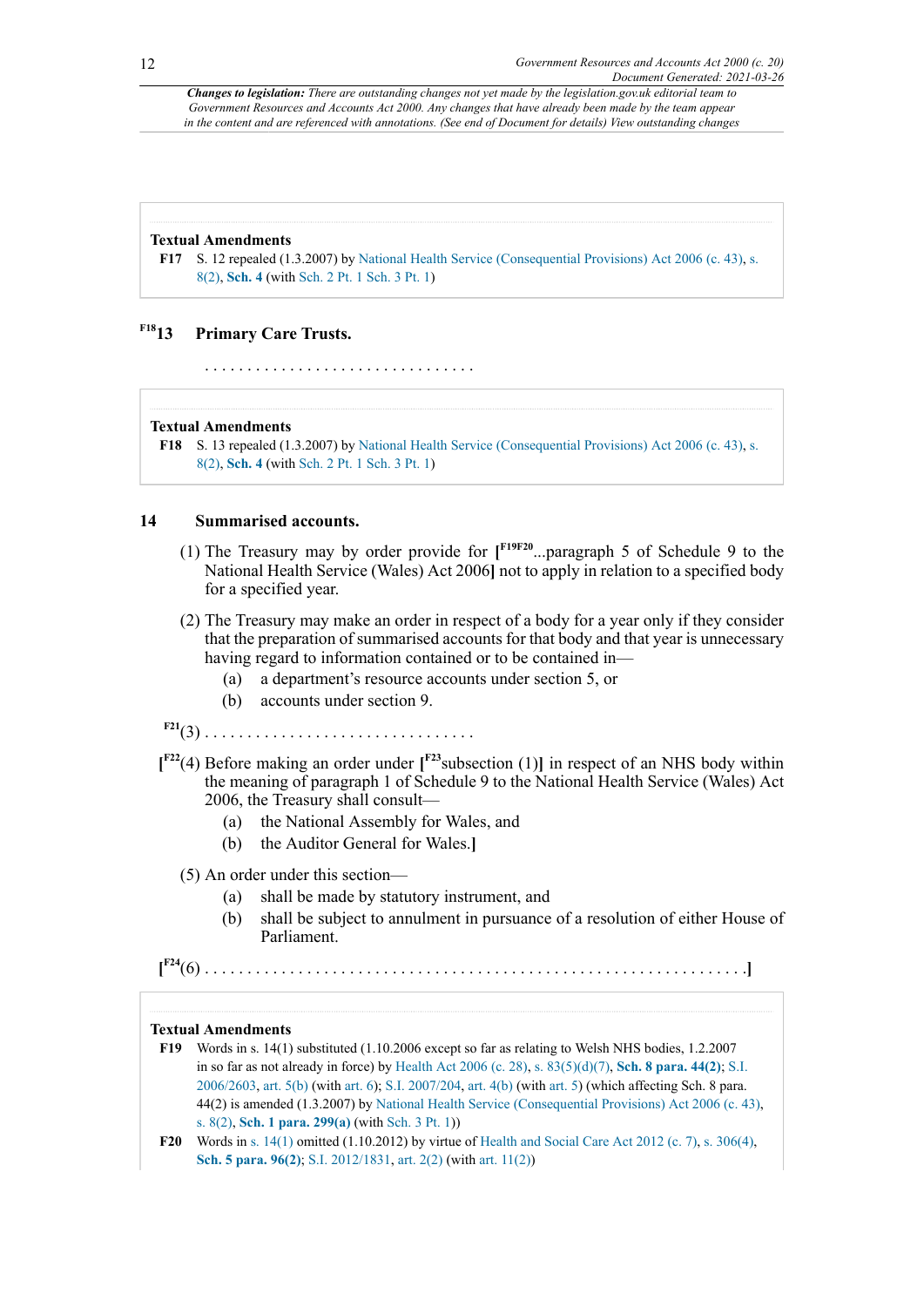- <span id="page-12-0"></span>**[F21](#page-11-7)** [S. 14\(3\)](http://www.legislation.gov.uk/id/ukpga/2000/20/section/14/3) omitted (1.10.2012) by virtue of [Health and Social Care Act 2012 \(c. 7\)](http://www.legislation.gov.uk/id/ukpga/2012/7), [s. 306\(4\)](http://www.legislation.gov.uk/id/ukpga/2012/7/section/306/4), **[Sch. 5](http://www.legislation.gov.uk/id/ukpga/2012/7/schedule/5/paragraph/96/3) [para. 96\(3\)](http://www.legislation.gov.uk/id/ukpga/2012/7/schedule/5/paragraph/96/3)**; [S.I. 2012/1831,](http://www.legislation.gov.uk/id/uksi/2012/1831) [art. 2\(2\)](http://www.legislation.gov.uk/id/uksi/2012/1831/article/2/2) (with art. [11\(2\)\)](http://www.legislation.gov.uk/id/uksi/2012/1831/article/11/2)
- <span id="page-12-1"></span>**[F22](#page-11-8)** S. 14(4) substituted (1.10.2006 except so far as relating to Welsh NHS bodies, 1.2.2007 in so far as not already in force) by [Health Act 2006 \(c. 28\),](http://www.legislation.gov.uk/id/ukpga/2006/28) [s. 83\(5\)\(d\)](http://www.legislation.gov.uk/id/ukpga/2006/28/section/83/5/d)[\(7\),](http://www.legislation.gov.uk/id/ukpga/2006/28/section/83/7) **[Sch. 8 para. 44\(4\)](http://www.legislation.gov.uk/id/ukpga/2006/28/schedule/8/paragraph/44/3)**; [S.I. 2006/2603,](http://www.legislation.gov.uk/id/uksi/2006/2603) [art.](http://www.legislation.gov.uk/id/uksi/2006/2603/article/5/b)  $5(b)$  (with [art. 6\)](http://www.legislation.gov.uk/id/uksi/2006/2603/article/6); [S.I. 2007/204](http://www.legislation.gov.uk/id/uksi/2007/204), [art. 4\(b\)](http://www.legislation.gov.uk/id/uksi/2007/204/article/4/b) (with [art. 5\)](http://www.legislation.gov.uk/id/uksi/2007/204/article/5) (which affecting Sch. 8 para. 44(4) is amended (1.3.2007) by [National Health Service \(Consequential Provisions\) Act 2006 \(c. 43\)](http://www.legislation.gov.uk/id/ukpga/2006/43), [s. 8\(2\),](http://www.legislation.gov.uk/id/ukpga/2006/43/section/8/2) **[Sch. 1](http://www.legislation.gov.uk/id/ukpga/2006/43/schedule/1/paragraph/299/c) [para. 299\(c\)](http://www.legislation.gov.uk/id/ukpga/2006/43/schedule/1/paragraph/299/c)** (with [Sch. 3 Pt. 1](http://www.legislation.gov.uk/id/ukpga/2006/43/schedule/3/part/1)))
- <span id="page-12-2"></span>**[F23](#page-11-9)** Words in [s. 14\(4\)](http://www.legislation.gov.uk/id/ukpga/2000/20/section/14/4) substituted (1.10.2012) by [Health and Social Care Act 2012 \(c. 7\),](http://www.legislation.gov.uk/id/ukpga/2012/7) [s. 306\(4\)](http://www.legislation.gov.uk/id/ukpga/2012/7/section/306/4), **[Sch. 5](http://www.legislation.gov.uk/id/ukpga/2012/7/schedule/5/paragraph/96/4) [para. 96\(4\)](http://www.legislation.gov.uk/id/ukpga/2012/7/schedule/5/paragraph/96/4)**; [S.I. 2012/1831,](http://www.legislation.gov.uk/id/uksi/2012/1831) [art. 2\(2\)](http://www.legislation.gov.uk/id/uksi/2012/1831/article/2/2) (with art. [11\(2\)\)](http://www.legislation.gov.uk/id/uksi/2012/1831/article/11/2)
- <span id="page-12-3"></span>**[F24](#page-11-10)** S. 14(6) added (1.10.2006 except so far as relating to Welsh NHS bodies, 1.2.2007 in so far as not already in force) by [Health Act 2006 \(c. 28\),](http://www.legislation.gov.uk/id/ukpga/2006/28) [s. 83\(5\)\(d\)](http://www.legislation.gov.uk/id/ukpga/2006/28/section/83/5/d)[\(7\),](http://www.legislation.gov.uk/id/ukpga/2006/28/section/83/7) **[Sch. 8 para. 44\(5\)](http://www.legislation.gov.uk/id/ukpga/2006/28/schedule/8/paragraph/44/3)**; [S.I. 2006/2603,](http://www.legislation.gov.uk/id/uksi/2006/2603) [art.](http://www.legislation.gov.uk/id/uksi/2006/2603/article/5/b) [5\(b\)](http://www.legislation.gov.uk/id/uksi/2006/2603/article/5/b) (with [art. 6\)](http://www.legislation.gov.uk/id/uksi/2006/2603/article/6); [S.I. 2007/204](http://www.legislation.gov.uk/id/uksi/2007/204), [art. 4\(b\)](http://www.legislation.gov.uk/id/uksi/2007/204/article/4/b) (with [art. 5\)](http://www.legislation.gov.uk/id/uksi/2007/204/article/5) (which affecting provision Sch. 8 para. 44(5) is omitted and the addition of s. 14(6) thereby falls (1.3.2007) by virtue of [National Health Service](http://www.legislation.gov.uk/id/ukpga/2006/43) [\(Consequential Provisions\) Act 2006 \(c. 43\),](http://www.legislation.gov.uk/id/ukpga/2006/43) [s. 8\(2\)](http://www.legislation.gov.uk/id/ukpga/2006/43/section/8/2), [Sch. 1 para. 299\(d\)](http://www.legislation.gov.uk/id/ukpga/2006/43/schedule/1/paragraph/299/d), **[Sch. 4](http://www.legislation.gov.uk/id/ukpga/2006/43/schedule/4)** (with [Sch. 3 Pt. 1\)](http://www.legislation.gov.uk/id/ukpga/2006/43/schedule/3/part/1))

### <span id="page-12-6"></span>*National Assembly for Wales*

### **15 Finance.**

- (1) If it appears to the Secretary of State to be expedient in consequence of any of the matters specified in subsection (2), he may by order amend, repeal or make provision similar to any of the following provisions of the <sup>[M5](#page-12-4)</sup>Government of Wales Act 1998-
	- (a) section 81 (statements by Secretary of State),
	- (b) section 85 (expenditure by National Assembly), and
	- (c) section 86 (statements by National Assembly).

(2) The matters mentioned in subsection (1) are—

- (a) any provision of this Act,
- (b) a change in the accounting methods used by the National Assembly,
- (c) a change in the procedures of the House of Commonsrelating to public money, and
- (d) a change in the form of Appropriation Acts.
- (3) An order under this section—
	- (a) shall be made by statutory instrument,
	- (b) may include incidental or transitional provision, and
	- (c) shall not be made unless a draft has been laid before, and approved by resolution of, each House of Parliament.

(4) The Secretary of State—

- <span id="page-12-7"></span>(a) shall consult the National Assembly before making an order under this section which relates to section 81 of the <sup>[M6](#page-12-5)</sup>Government of Wales Act 1998, and
- (b) shall not make an order under this section which relates to section 85 or 86 of that Act unless a draft has been laid before, and approved by resolution of, the National Assembly.

#### **Marginal Citations**

<span id="page-12-5"></span><span id="page-12-4"></span>**[M5](#page-12-6)** [1998 c. 38](http://www.legislation.gov.uk/id/ukpga/1998/38). **[M6](#page-12-7)** [1998 c. 38](http://www.legislation.gov.uk/id/ukpga/1998/38).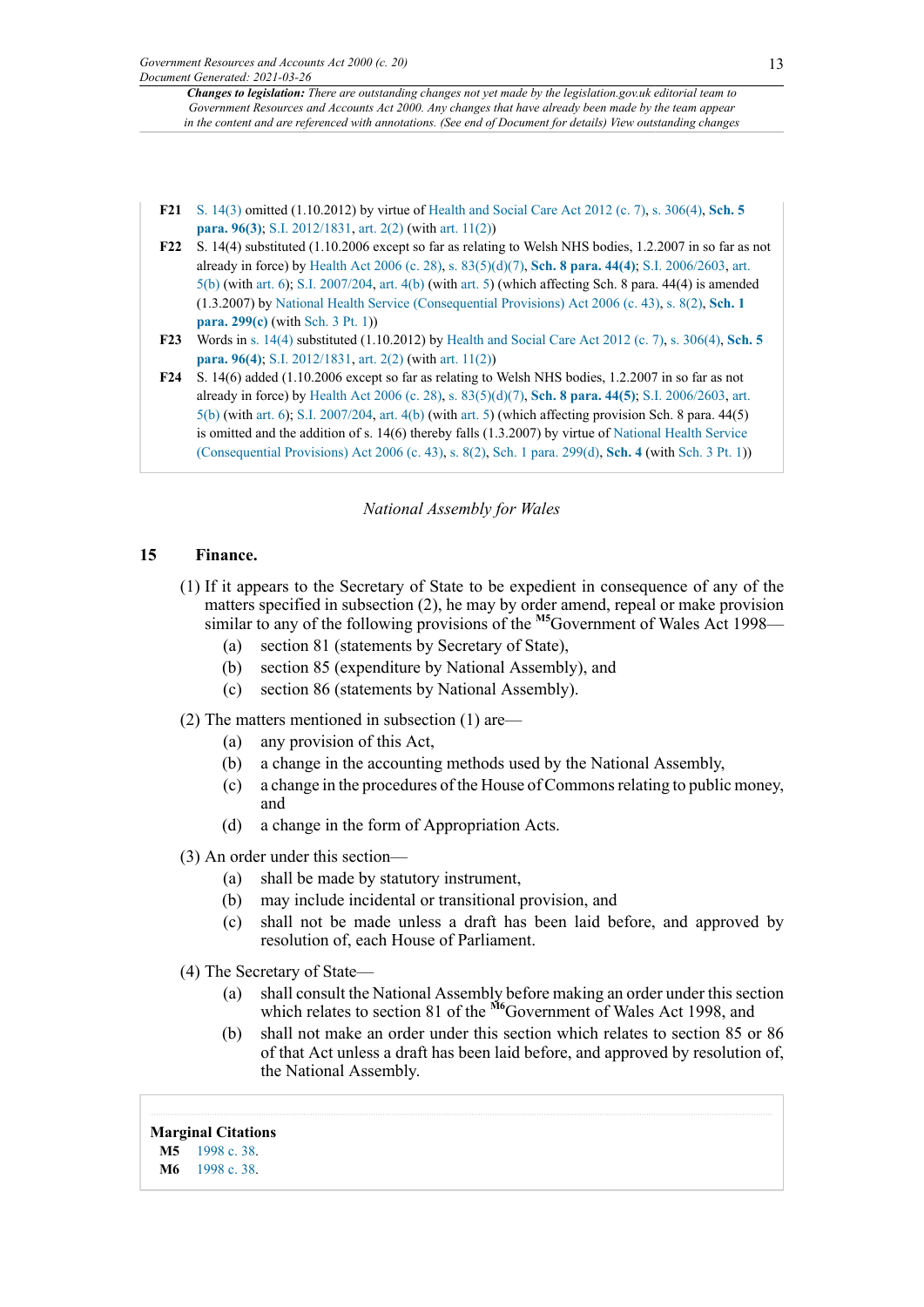### *Public-private partnerships*

### **16 Expenditure.**

- (1) The Treasury—
	- (a) may incur expenditure in respect of the establishment of a body for the purpose of carrying on public-private partnership business,
	- (b) may incur expenditure for the purposes of investing in the body (whether by acquiring assets, securities or rights or otherwise), and
	- (c) may provide loans and guarantees and make other kinds of financial provision to or in respect of the body.

### (2) The powers under subsection  $(1)(b)$  and  $(c)$ —

- (a) may not be exercised in respect of more than one body, and
- (b) may be exercised only in connection with public-private partnership business carried on or to be carried on by the body.

### **17 Section 16: interpretation.**

- (1) In section 16 "public-private partnership business" means participation in publicprivate partnerships whether as an investor, a consultant or otherwise.
- (2) In particular, "public-private partnership business" includes the provision of advisory or financial services in connection with specific public-private partnerships or publicprivate partnerships generally—
	- (a) whether the services are provided to public bodies or to private persons, and
	- (b) whether or not the services are provided on terms and conditions about payment, consideration or other matters.
- (3) In this section "public-private partnerships" means projects and undertakings the resources for which are provided partly by public bodies and partly by private persons.
- (4) In subsection (3) "resources" includes funds, assets, professional skills and any other kind of commercial resource.
- (5) In this section "public body" means a government department or a body exercising public functions.
- (6) In this section—
	- (a) "projects and undertakings" includes projects and undertakings carried on wholly or partly outside the United Kingdom, and
	- (b) a reference to public functions is not confined to public functions of the United Kingdom.
- (7) In section 16 a reference to a body includes a reference to—
	- (a) a group of bodies,
	- (b) a partnership or enterprise carried on by one or more persons or bodies, and
	- (c) a body (including a body within the meaning of paragraph (a) or (b)) which is substantially the same as, or which is a successor to, another body.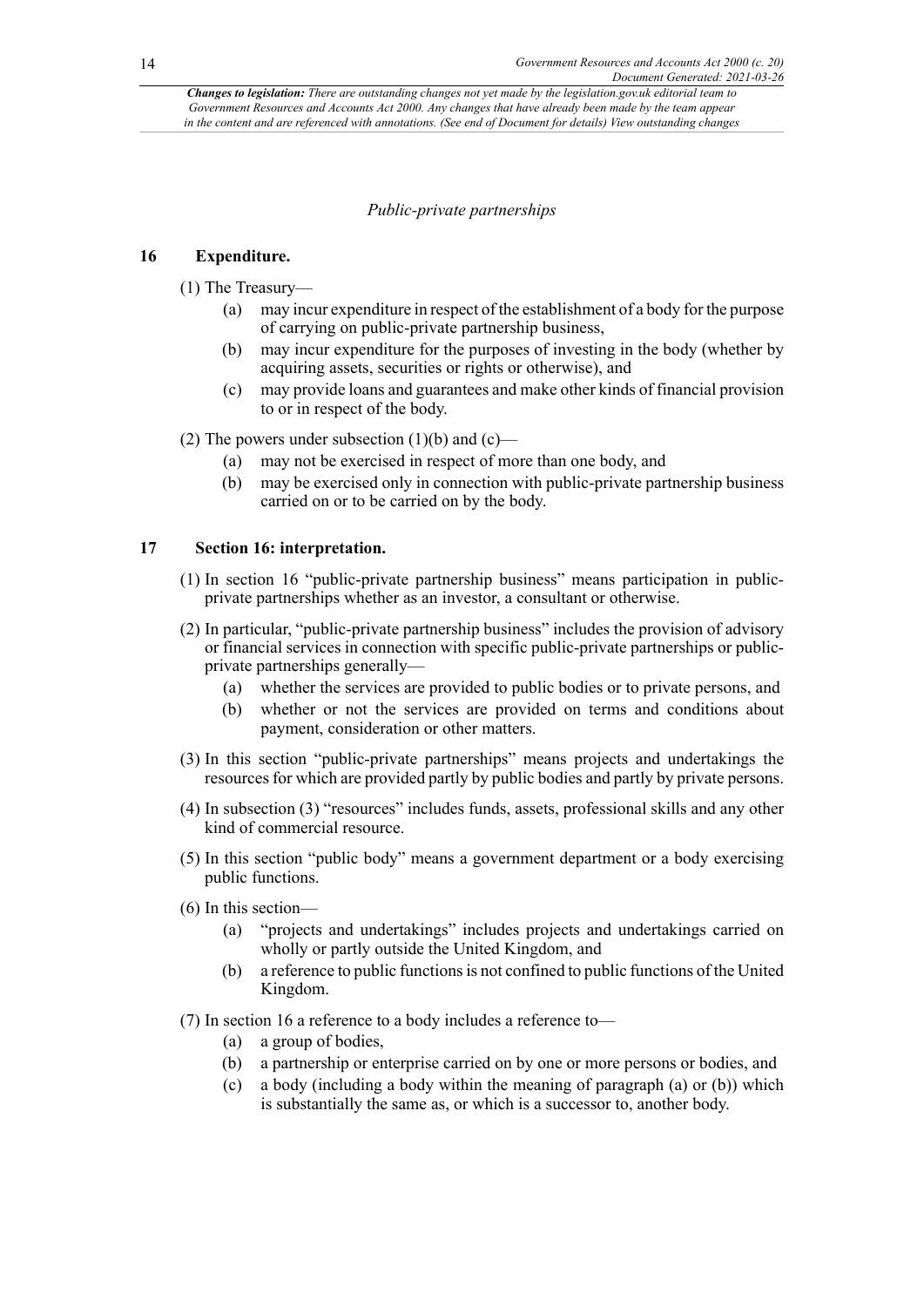### **18 Investment: limit.**

- (1) The Treasury shall ensure that the aggregate of outstanding expenditure under section 16(1)(b) and (c) does not at any time exceed £400 million.
- (2) For the purpose of subsection  $(1)$ 
	- (a) outstanding expenditure in respect of the acquisition of assets, securities and rights shall be taken to be the aggregate of amounts paid for the acquisition of assets, securities and rights which have not been disposed of,
	- (b) outstanding expenditure in respect of a loan shall be taken to be the amount outstanding in respect of the principal,
	- (c) outstanding expenditure in respect of a guarantee shall be taken to be the aggregate of amounts which have been paid in fulfilment of it and in respect of which the Treasury have not been reimbursed, and
	- (d) the Treasury shall make arrangements for evaluating outstanding expenditure in respect of anything done under section  $16(1)(b)$  or (c) which is not addressed by paragraphs (a) to (c) above.
- (3) The Treasury may by order substitute a new amount for the amount for the time being specified in subsection  $(1)$ .
- (4) An order under subsection (3)—
	- (a) shall be made by statutory instrument, and
	- (b) shall not be made unless a draft has been laid before, and approved by resolution of, each House of Parliament.

### **19 Expenditure: supplementary.**

- (1) Expenditure by the Treasury for the purposes of section 16 shall, subject to subsection (2), be paid out of money provided by Parliament.
- (2) Sums required for fulfilling guarantees given under section 16 shall be charged on and issued out of the Consolidated Fund.
- (3) Sums received by the Treasury in connection with anything done under section 16 shall be paid into the Consolidated Fund.

### **20 Investment by devolved administrations.**

- (1) Any of the following may incur expenditure for the purpose of investing in the body mentioned in section 16—
	- (a) the Scottish Ministers,
	- (b) the Northern Ireland departments, and
	- (c) the National Assembly for Wales.
- $(2)$  Subsection  $(1)$ 
	- (a) shall have effect notwithstanding an enactment which restricts the activities of a person or body mentioned in that subsection to matters relating to a particular Part or area of the United Kingdom, and
	- (b) shall not be construed as preventing or restricting any action which a person or body has power to take without reliance on that subsection.
- (3) The power under subsection (1) may be used only for the purpose of—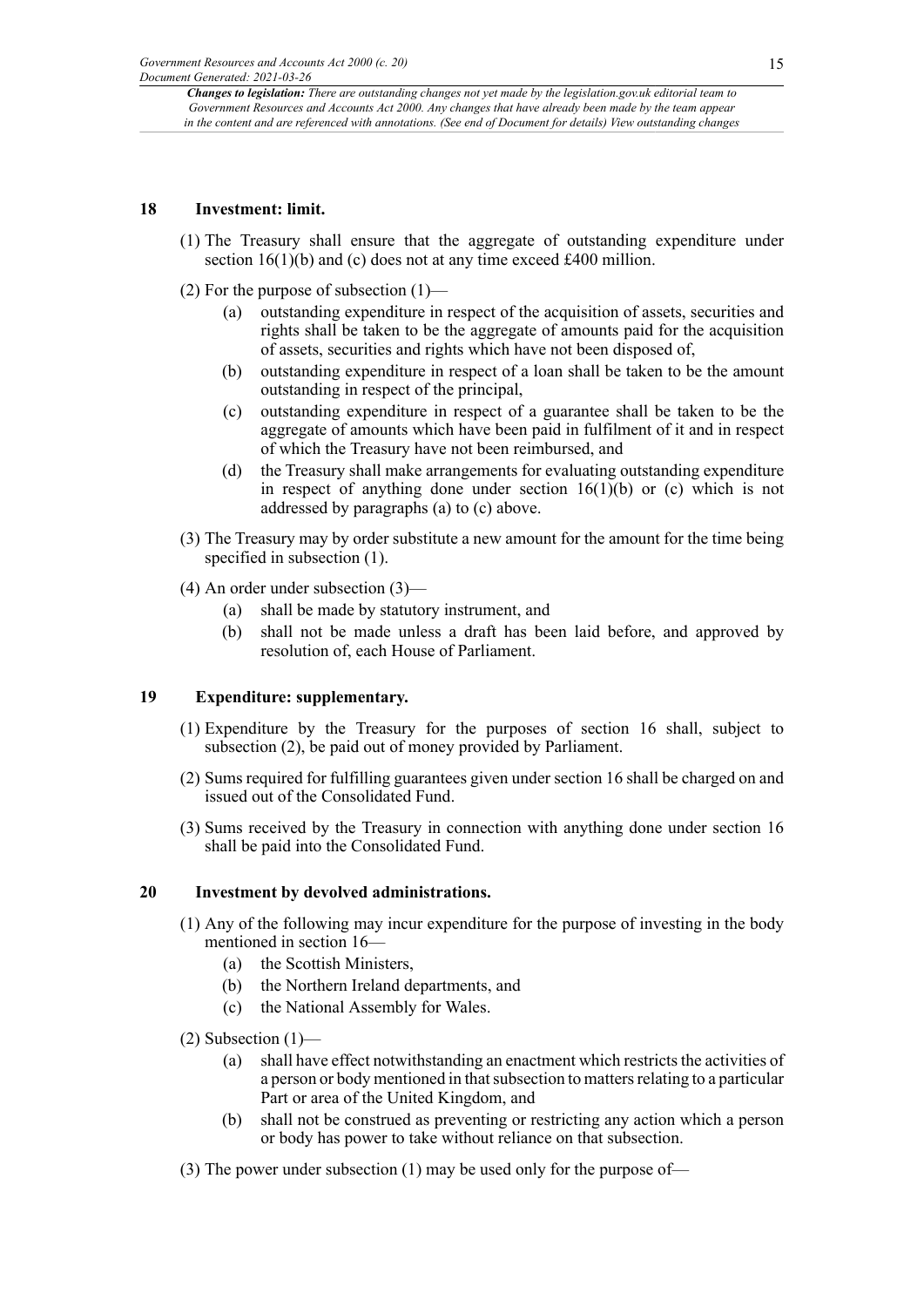- (a) the acquisition from the Treasury of shares of a kind which are required by the body's articles of association to be issued to the Treasury (and which may be transferred by the Treasury), and
- (b) such other forms of investment (whether by the acquisition of assets, securities, rights or otherwise) as the Treasury may specify by order.

(4) An order under subsection (3)(b)—

- (a) may relate generally to persons and bodies mentioned in subsection (1) or to one or more specified persons or bodies,
- (b) may make different provision for different purposes,
- (c) shall be made by statutory instrument, and
- (d) shall be subject to annulment in pursuance of a resolution of either House of Parliament.

### <span id="page-15-3"></span>*Value Added Tax*

### **21 Supplies by government departments.**

- (1) This section applies where a government department makes supplies of goods or services which are taxable supplies for the purposes of the **[M7](#page-15-0)**Value Added Tax Act 1994.
- (2) The Treasury may make arrangements—
	- (a) about the treatment of receipts and payments in respect of value added tax in accounts under section 5 or 7;
	- (b) for the exemption of receipts in respect of value added tax, to such extent and on such conditions as may be specified, from any requirement for payment into the Consolidated Fund.
- (3) For the purposes of this section "government department" has the same meaning as it has for the purposes of section 41 of the Value Added Tax Act 1994 (application to the Crown).

<span id="page-15-2"></span>**[F25](#page-15-1)**(4) . . . . . . . . . . . . . . . . . . . . . . . . . . . . . . . .

### **Textual Amendments**

<span id="page-15-1"></span>**[F25](#page-15-2)** S. 21(4) repealed (22.7.2004) by [Statute Law \(Repeals\) Act 2004 \(c. 14\)](http://www.legislation.gov.uk/id/ukpga/2004/14), **[Sch. 1 Pt. 9](http://www.legislation.gov.uk/id/ukpga/2004/14/schedule/1/part/9)** Group 6

#### <span id="page-15-0"></span>**Marginal Citations [M7](#page-15-3)** [1994 c.23](http://www.legislation.gov.uk/id/ukpga/1994/23).

### *Miscellaneous*

### **22 Alteration of timetables for accounts.**

- (1) The Treasury may by order substitute a new date for a date for the time being specified in section 5, 6 or 7.
- (2) An order under subsection (1)—
	- (a) may specify a new date for all purposes or for specified purposes only,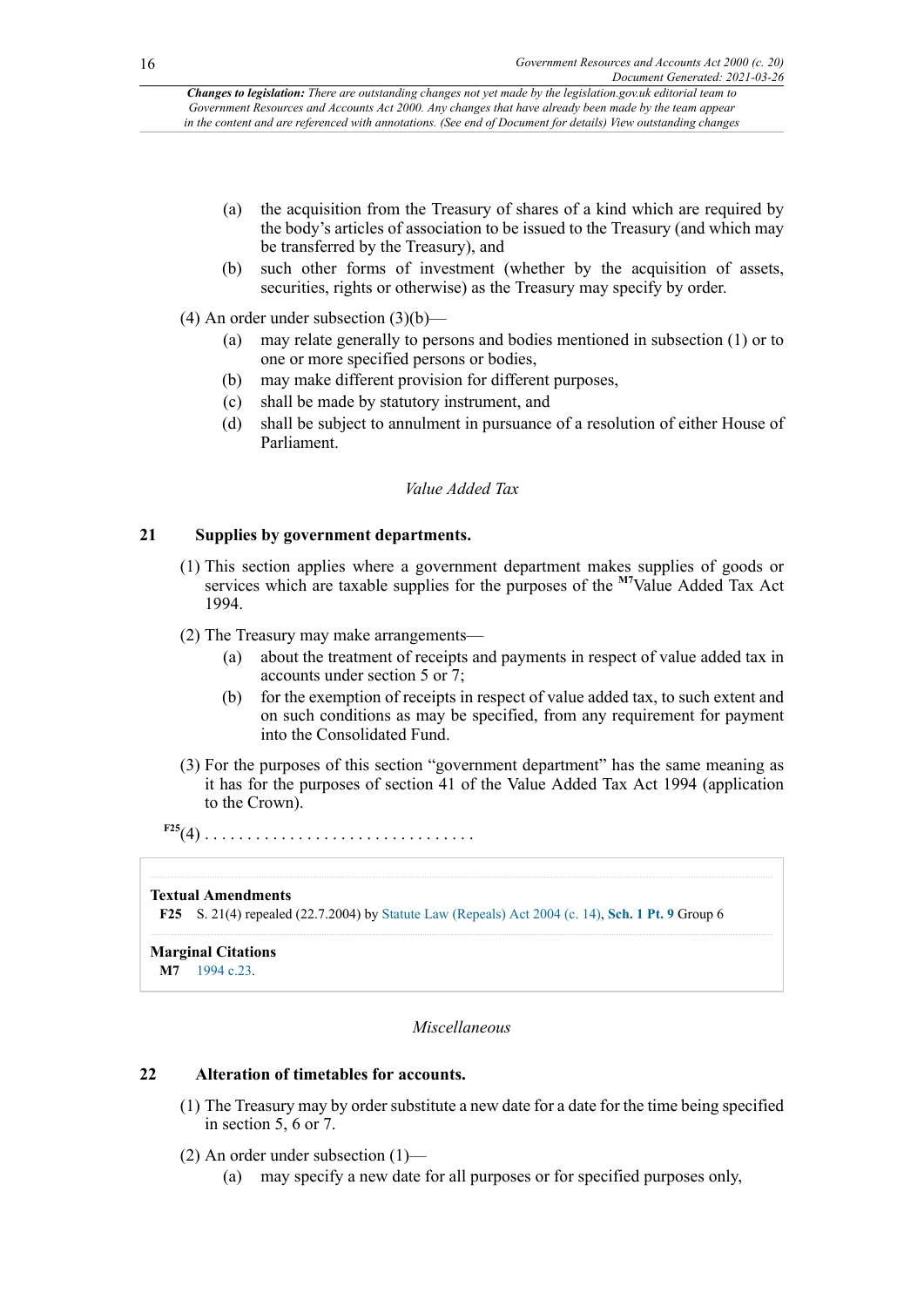- (b) may specify different dates for different purposes,
- (c) shall be made by statutory instrument, and
- (d) shall be subject to annulment in pursuance of a resolution of the House of Commons.
- (3) Before making an order under subsection (1) the Treasury shall consult the Comptroller and Auditor General.

### **23 Treasury directions.**

A direction of the Treasury under—

- (a) this Act, or
- <span id="page-16-1"></span>(b) the **[M8](#page-16-0)**Exchequer and Audit Departments Act 1921,

may be revoked or amended by a further direction.

<span id="page-16-0"></span>**Marginal Citations [M8](#page-16-1)** [1921 c. 52](http://www.legislation.gov.uk/id/ukpga/1921/52).

### **24 Advisory board.**

- (1) Before—
	- (a) issuing directions under section 5(2), or
	- (b) determining the form and content of accounts under section 9,

the Treasury shall consult a group of persons who appear to the Treasury to be appropriate to advise on financial reporting principles and standards.

- (2) Before selecting a group for the purpose of subsection (1) the Treasury shall consult the Comptroller and Auditor General.
- (3) Where a group is consulted under subsection (1) in a particular year, the Treasury shall arrange for the group to prepare a report for that year—
	- (a) summarising the activities of the group for the purpose of the consultation, and
	- (b) dealing with such other matters as the group consider appropriate.
- (4) Where a report is prepared under subsection (3), the Treasury shall arrange for it to be laid before the House of Commons.

### **25 Examinations by Comptroller and Auditor General.**

- (1) Subsections (2) and (3) have effect in relation to examinations of accounts carried out by the Comptroller and Auditor General under section 6, 7 or 11.
- (2) If the Comptroller and Auditor General changes the extent or character of a particular kind of examination, he shall report to the House of Commons.
- (3) An examination of accounts carried out by the Comptroller and Auditor General shall be carried out on behalf of the House of Commons.
- (4) Subsection (5) applies where the Comptroller and Auditor General examines and certifies accounts of a body by virtue of an enactment or agreement.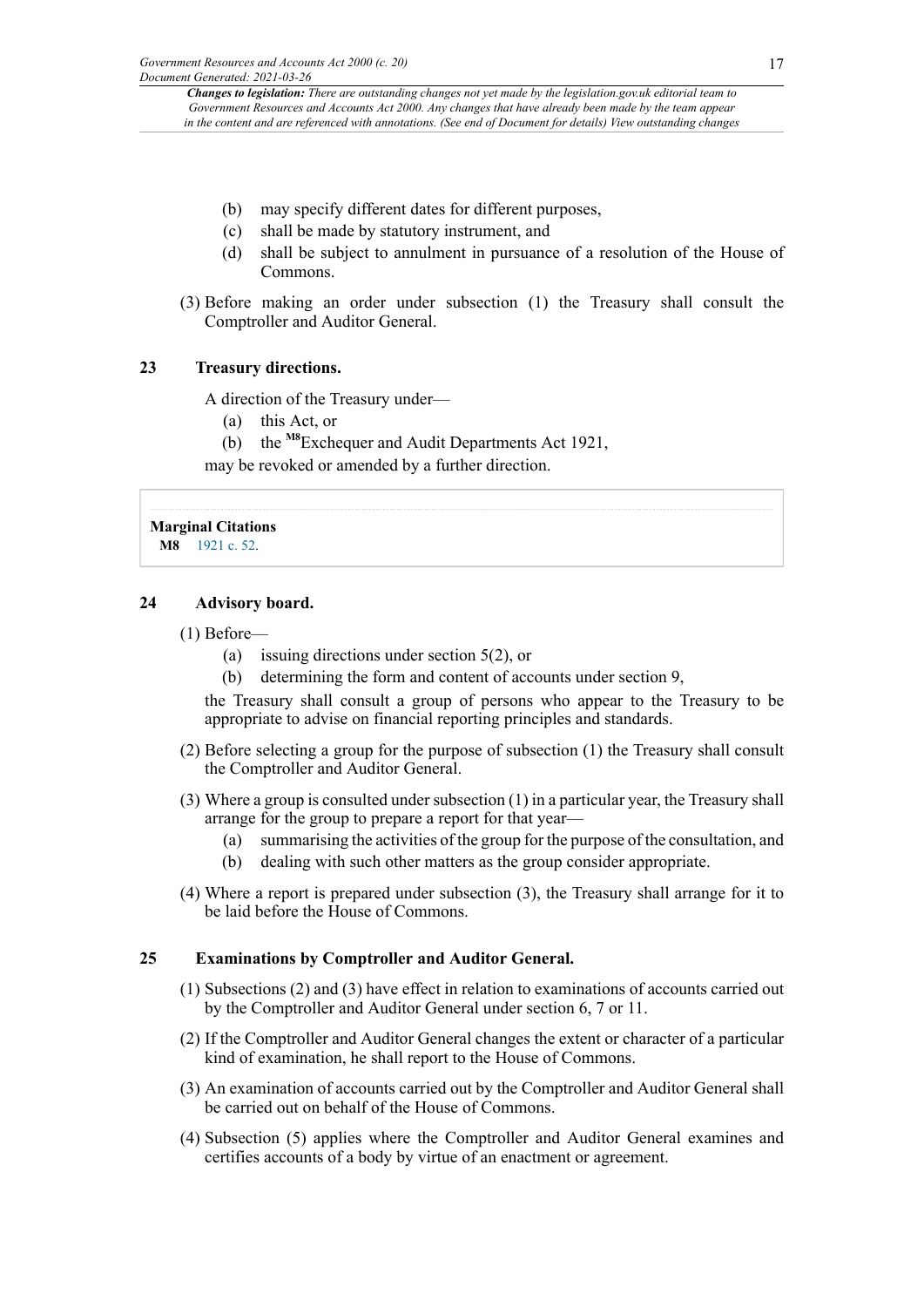- (5) Section 8(1) shall apply for the purposes of the examination of the body's accounts as it applies for the purposes of the examination of a department's accounts.
- (6) The Treasury may by order provide for the accounts of a body to be audited by the Comptroller and Auditor General.
- (7) An order under subsection (6)—
	- (a) may be made in relation to a body only if it appears to the Treasury that the body exercises functions of a public nature or is entirely or substantially funded from public money, and
	- (b) may make such supplementary or consequential provision (including provision amending an enactment) as the Treasury think expedient.
- (8) The Treasury may by order provide for section 8(1) to apply in relation to documents (in addition to those specified in section  $8(2)$ )—
	- (a) of a specified description, or
	- (b) which are held or controlled either by a body of a specified kind or in specified circumstances.
- (9) An order under subsection (8) may apply in respect of the examination of the accounts of a particular department or body or in respect of examinations under section 8(1) generally.
- (10) An order under subsection (6) or (8)—
	- (a) shall be made by statutory instrument,
	- (b) shall not be made unless the Treasury have consulted the Comptroller and Auditor General, and
	- (c) shall not be made unless a draft of the order has been laid before, and approved by resolution of, each House of Parliament.
- <span id="page-17-1"></span> $\int_{0}^{F26}(11)$  $\int_{0}^{F26}(11)$  $\int_{0}^{F26}(11)$  Subsection (10)(c) does not apply to an order under subsection (6) if the only bodies to which the order relates are bodies which are companies as defined in section 1(1) of the Companies Act 2006.

See sections 475 and 482 of that Act for provision about the interaction between Part 16 of that Act (audit) and orders under subsection (6).

 $(12)$  An order to which subsection  $(10)(c)$  does not apply by virtue of subsection  $(11)$  is subject to annulment in pursuance of a resolution of either House of Parliament.**]**

### **Textual Amendments**

<span id="page-17-0"></span>**[F26](#page-17-1)** S. [25\(11\)](http://www.legislation.gov.uk/id/ukpga/2000/20/section/25/11)[\(12\)](http://www.legislation.gov.uk/id/ukpga/2000/20/section/25/12) inserted (1.11.2011) by Budget [Responsibility](http://www.legislation.gov.uk/id/ukpga/2011/4) and National Audit Act 2011 (c. 4), **[ss. 19](http://www.legislation.gov.uk/id/ukpga/2011/4/section/19)**, [29](http://www.legislation.gov.uk/id/ukpga/2011/4/section/29) (with [Sch. 4\)](http://www.legislation.gov.uk/id/ukpga/2011/4/schedule/4); S.I. [2011/2576](http://www.legislation.gov.uk/id/uksi/2011/2576), [art. 2\(a\)](http://www.legislation.gov.uk/id/uksi/2011/2576/article/2/a)

### **Modifications etc. (not altering text)**

**C8** [S. 25\(2\)](http://www.legislation.gov.uk/id/ukpga/2000/20/section/25/2) applied (with modifications) (1.1.2012) by [Budget Responsibility and National Audit Act](http://www.legislation.gov.uk/id/ukpga/2011/4) [2011](http://www.legislation.gov.uk/id/ukpga/2011/4) (c. 4), [s. 29](http://www.legislation.gov.uk/id/ukpga/2011/4/section/29), **[Sch. 2 para. 25\(6\)](http://www.legislation.gov.uk/id/ukpga/2011/4/schedule/2/paragraph/25/6)**; S.I. [2011/2576,](http://www.legislation.gov.uk/id/uksi/2011/2576) [art. 3\(c\)](http://www.legislation.gov.uk/id/uksi/2011/2576/article/3/c) (with [art. 4](http://www.legislation.gov.uk/id/uksi/2011/2576/article/4))

### **26 Reports of Comptroller and Auditor General.**

(1) This section applies where—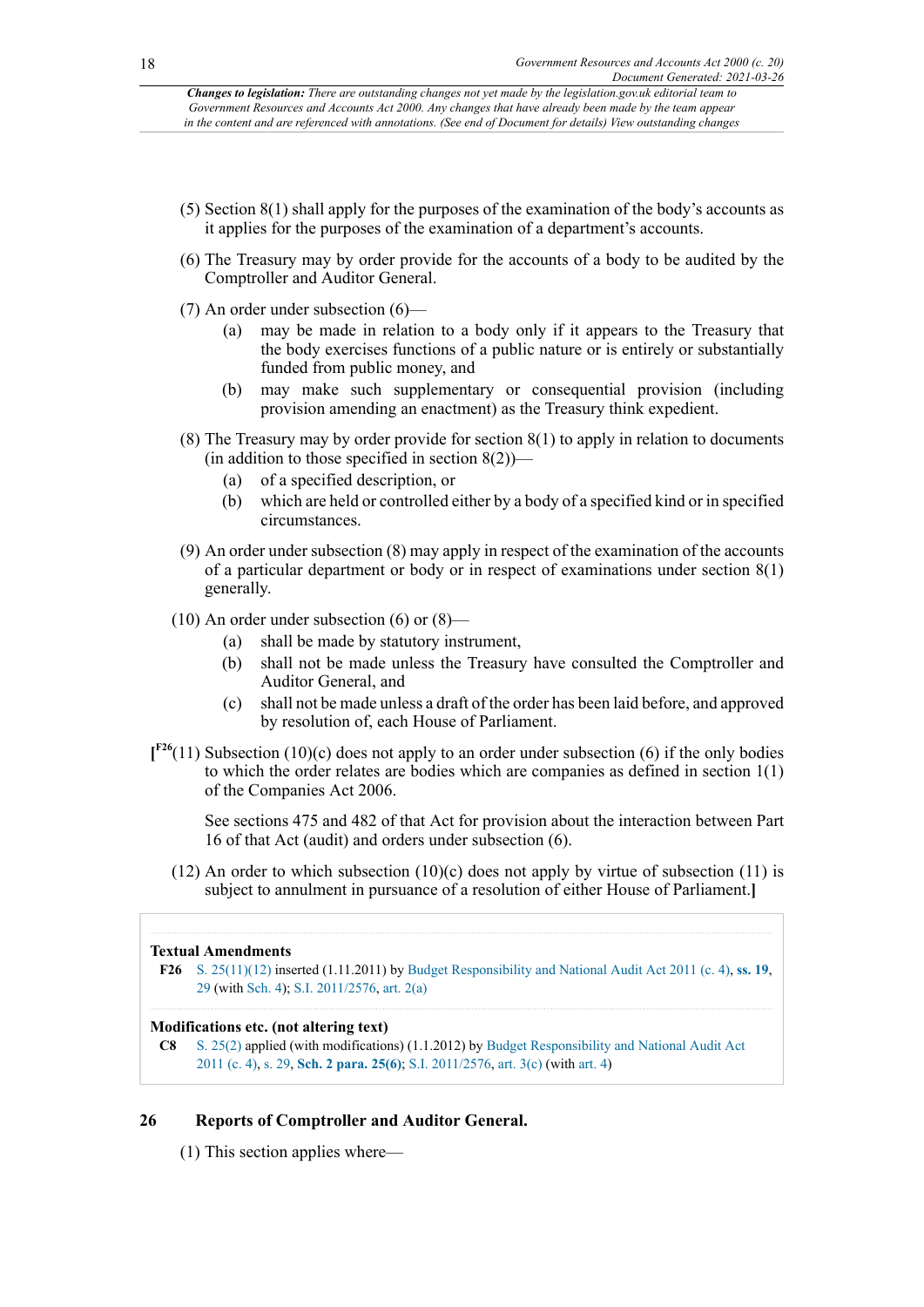- (a) a report of the Comptroller and Auditor General is required by this Act to be laid before the House of Commons, and
- (b) it is not laid by the Treasury within the time allowed by this Act.
- (2) The Comptroller and Auditor General shall lay the report before the House of Commons as soon as possible.

<span id="page-18-1"></span>**[F27](#page-18-0)**(3) . . . . . . . . . . . . . . . . . . . . . . . . . . . . . . . .

### **Textual Amendments**

<span id="page-18-0"></span>**[F27](#page-18-1)** S. 26(3) repealed (22.7.2004) by [Statute Law \(Repeals\) Act 2004 \(c. 14\)](http://www.legislation.gov.uk/id/ukpga/2004/14), **[Sch. 1 Pt. 9](http://www.legislation.gov.uk/id/ukpga/2004/14/schedule/1/part/9)** Group 6

### *General*

### **27 Interpretation: use of resources.**

In this Act a reference to the use of resources is a reference to their expenditure, consumption or reduction in value.

### **28 Interpretation: financial year.**

In this Act "financial year" means the 12 months ending with 31st March.

### **29 Amendments and repeals.**

(1) Schedule 1 (minor and consequential amendments) shall have effect.

(2) The enactments mentioned in Schedule 2 are hereby repealed.

### **Commencement Information**

**I3** S. 29 wholly in force at 1.4.2001; s. 29 not in force at Royal Assent see s. 30; s. 29(1) in force for specified purposes at 22.12.2000 by [S.I. 2000/3349,](http://www.legislation.gov.uk/id/uksi/2000/3349) **[art. 2\(e\)](http://www.legislation.gov.uk/id/uksi/2000/3349/article/2/e)** (subject to [art. 5](http://www.legislation.gov.uk/id/uksi/2000/3349/article/5)); s. 29 in force insofar as not already in force at 1.4.2001 by [S.I. 2000/3349,](http://www.legislation.gov.uk/id/uksi/2000/3349) **[art. 3\(1\)\(a\)](http://www.legislation.gov.uk/id/uksi/2000/3349/article/3/1/a)** (subject to [art. 5\)](http://www.legislation.gov.uk/id/uksi/2000/3349/article/5)

### **30 Commencement.**

- (1) The preceding provisions of this Act, except for sections 16 to 20, shall come into force in accordance with provision made by the Treasury by order.
- (2) An order under subsection  $(1)$ 
	- (a) shall be made by statutory instrument,
	- (b) may make transitional provision (including provision for the adaptation of references pending the coming into force of other legislation), and
	- (c) may make different provision for different purposes.
- (3) The Treasury may by order provide for section 10(2) to (9) to apply in relation to a body as if it were designated in respect of a financial year under section 10(1).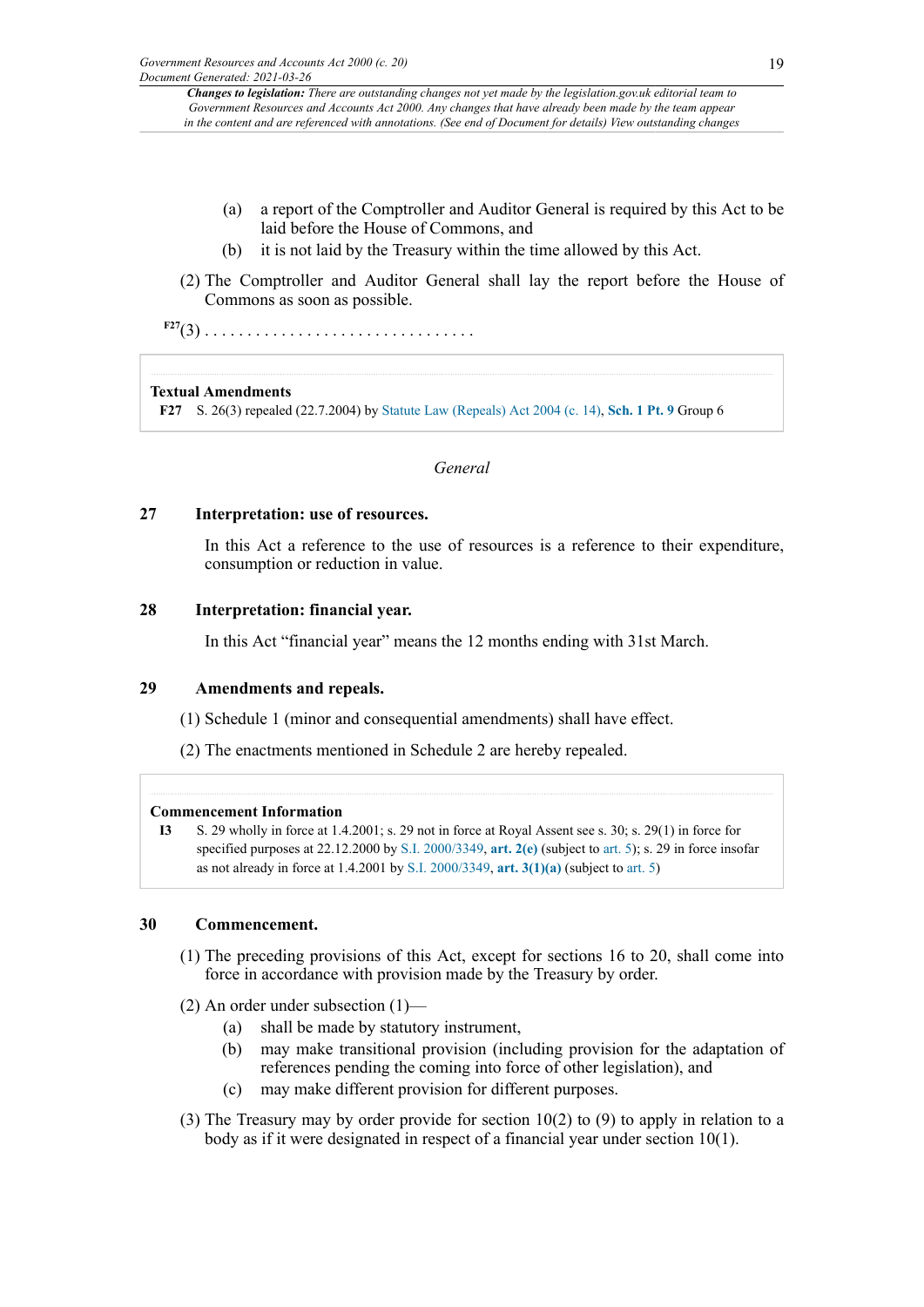- (4) An order under subsection (3) may not specify a body which could not be designated under section  $10(1)$  by virtue of section  $10(6)$ .
- (5) Before specifying a body in an order under subsection (3) the Treasury shall, where they think it appropriate, consult the National Assembly for Wales.
- (6) An order under subsection (3)—
	- (a) shall be made by statutory instrument, and
	- (b) shall be subject to annulment in pursuance of a resolution of either House of Parliament.

### **Subordinate Legislation Made**

```
P2 S. 30 power exercised (21.12.2000): different dates appointed for specified provisions by S.I.
      2000/3349, arts. 2, 3 (subject to arts. 4, 5)
```
### **31 Short title.**

This Act may be cited as the Government Resources and Accounts Act 2000.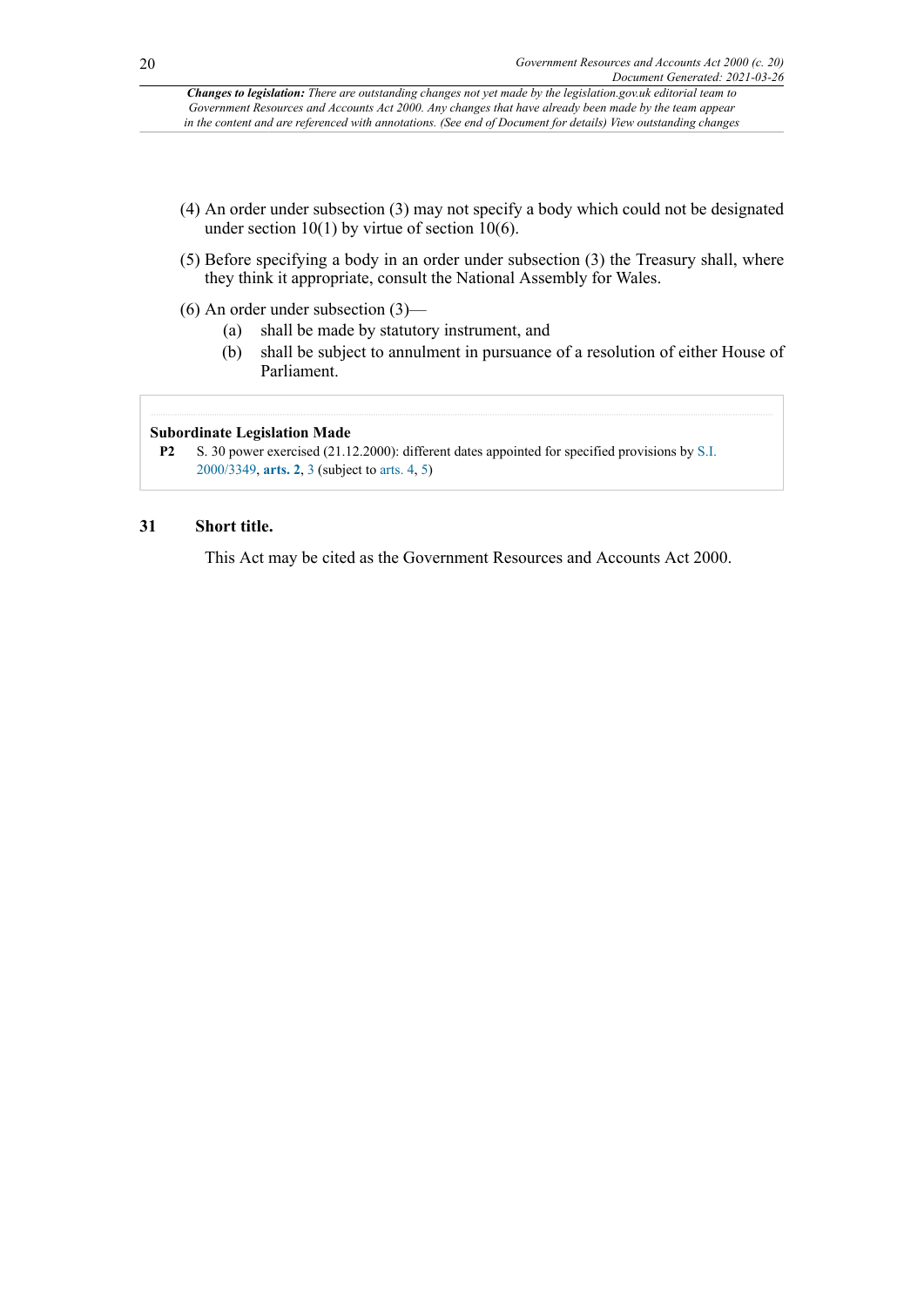### SCHEDULES

### SCHEDULE 1 Section 29

#### MINOR AND CONSEQUENTIAL AMENDMENTS

*The Exchequer and Audit Departments Act 1866 (c. 39)*

- 1 The Exchequer and Audit Departments Act 1866 shall be amended as follows.
- 2 In section 2 (principal accountants) for "Banks of England and Ireland respectively" substitute " Bank of England ".
- 3 In section 10 (payments into Exchequer by Commissioners of Customs and Excise and Inland Revenue)—
	- (a) for "to accounts," substitute " to an account ",
	- (b) the words "and at the Bank of Ireland respectively" shall cease to have effect, and
	- (c) for "the same accounts" substitute " that account ".

4 In section 11 (single Exchequer fund)—

- (a) the words "and the Bank of Ireland" shall cease to have effect,
- (b) for "of the said Banks respectively as forming one general fund in their books" substitute " of the Bank as forming one general fund in its books ",
- (c) for "to the said Banks" substitute " to the Bank ", and
- (d) for "at the said Banks" substitute " at the Bank ".
- 5 The following shall be substituted for section 13 (payments out of Consolidated Fund for services charged on it)—

#### "**13 Payment out of Consolidated Fund: standing services.**

#### "**13** "**13 Payment out of Consolidated Fund: standing services.**

- (1) This section applies in respect of services which are, under an Act, payable out of the Consolidated Fund.
- (2) The Comptroller and Auditor General shall, on receipt of a requisition from the Treasury, grant the Treasury a credit on the Exchequer account at the Bank of England (or on its growing balance).
- (3) Where a credit has been granted under subsection (2) issues shall be made to principal accountants from time to time on orders given to the Bank by the Treasury.
- (4) An order under subsection (3) shall specify the service to which it relates.
- (5) The Bank shall send to the Comptroller and Auditor General a daily account of all issues made from the Exchequer account in pursuance of this section."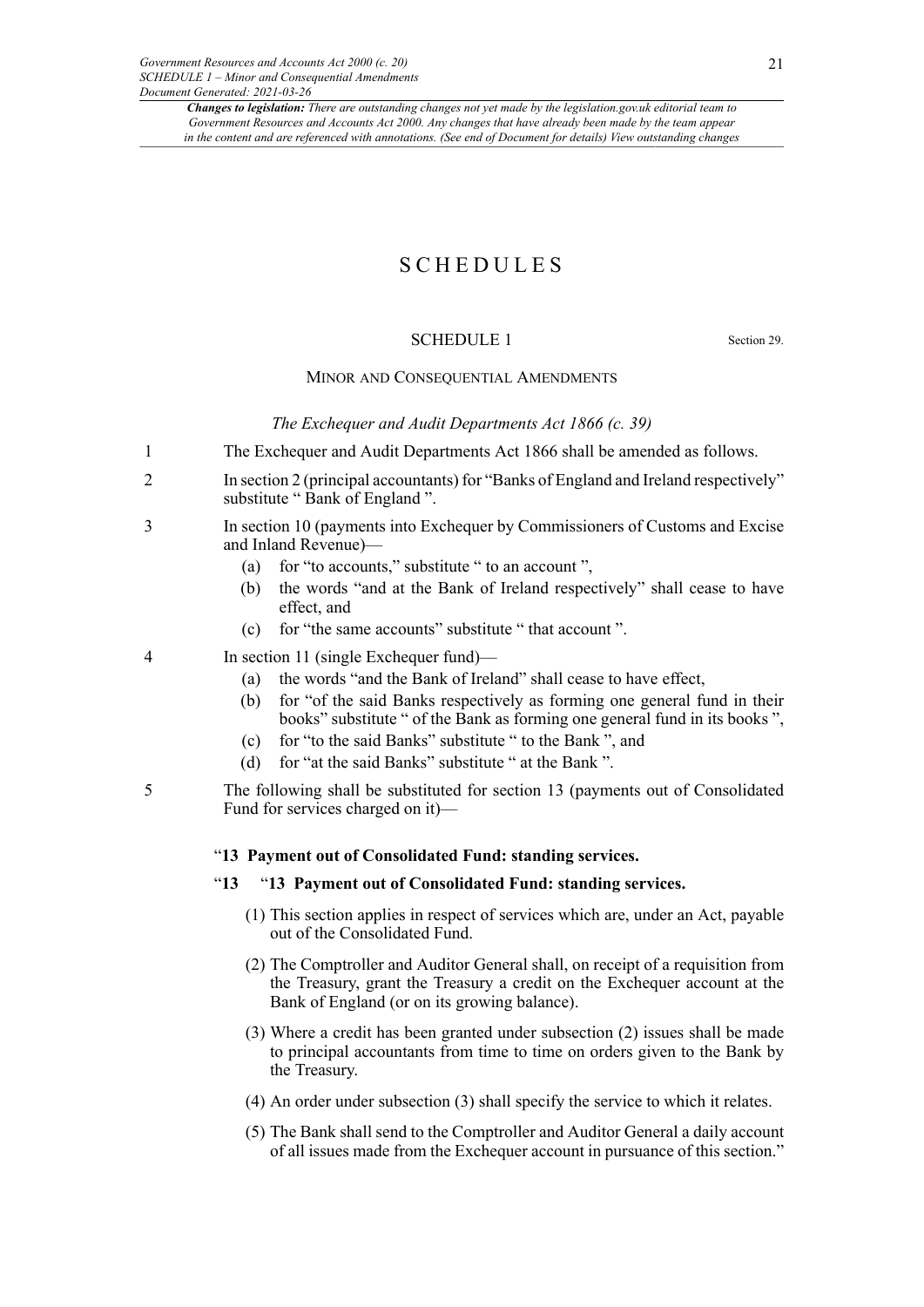- 6 In section 14 (orders for issue of sums granted for expenses of public services) for "Exchequer accounts" substitute " Exchequer account ".
- 7 The following shall be substituted for section 15 (payments out of Consolidated Fund for supply granted)—

### "**15 Payment out of Consolidated Fund: sums authorised by Parliament.**

### "**15** "**15 Payment out of Consolidated Fund: sums authorised by Parliament.**

- (1) This section applies in respect of sums which Parliament has authorised, by Act or resolution of the House of Commons, to be issued out of the Consolidated Fund.
- (2) The Comptroller and Auditor General shall, on receipt of a requisition from the Treasury, grant the Treasury a credit on the Exchequer account at the Bank of England (or on its growing balance).
- (3) Where a credit has been granted under subsection (2) issues shall be made to principal accountants from time to time on orders given to the Bank by the Treasury.
- (4) An order under subsection (3) shall specify the service on account of which the issue is authorised.
- (5) The Bank shall send to the Comptroller and Auditor General a daily account of all issues made from the Exchequer account in pursuance of this section.
- (6) The Treasury shall send to the Comptroller and Auditor General a daily statement specifying the service on account of which each issue was made from the Exchequer account in pursuance of this section."
- 8 The following shall be substituted for section 18 (banks at which accountants are to keep public money)—

### "**18 Banks.**

### "**18** "**18 Banks.**

The Treasury may from time to time determine—

- (a) the banks at which departments shall keep the public money entrusted to them, and
- (b) the accounts in which that money shall be kept."

<span id="page-21-1"></span>**[F28](#page-21-0)**9 . . . . . . . . . . . . . . . . . . . . . . . . . . . . . . . .

#### **Textual Amendments**

<span id="page-21-0"></span>**[F28](#page-21-1)** [Sch. 1 para. 9](http://www.legislation.gov.uk/id/ukpga/2000/20/schedule/1/paragraph/9) repealed (22.7.2004) by [Statute Law \(Repeals\) Act 2004 \(c. 14\)](http://www.legislation.gov.uk/id/ukpga/2004/14), **[Sch. 1 Pt. 9](http://www.legislation.gov.uk/id/ukpga/2004/14/schedule/1/part/9)** Group 6

10 In section 20 (accounts of stock)—

- (a) the words "and Bank of Ireland" shall cease to have effect,
- (b) the words ", signified by one of their Secretaries," shall cease to have effect,
- (c) for "the said Banks" in each place substitute " the Bank ",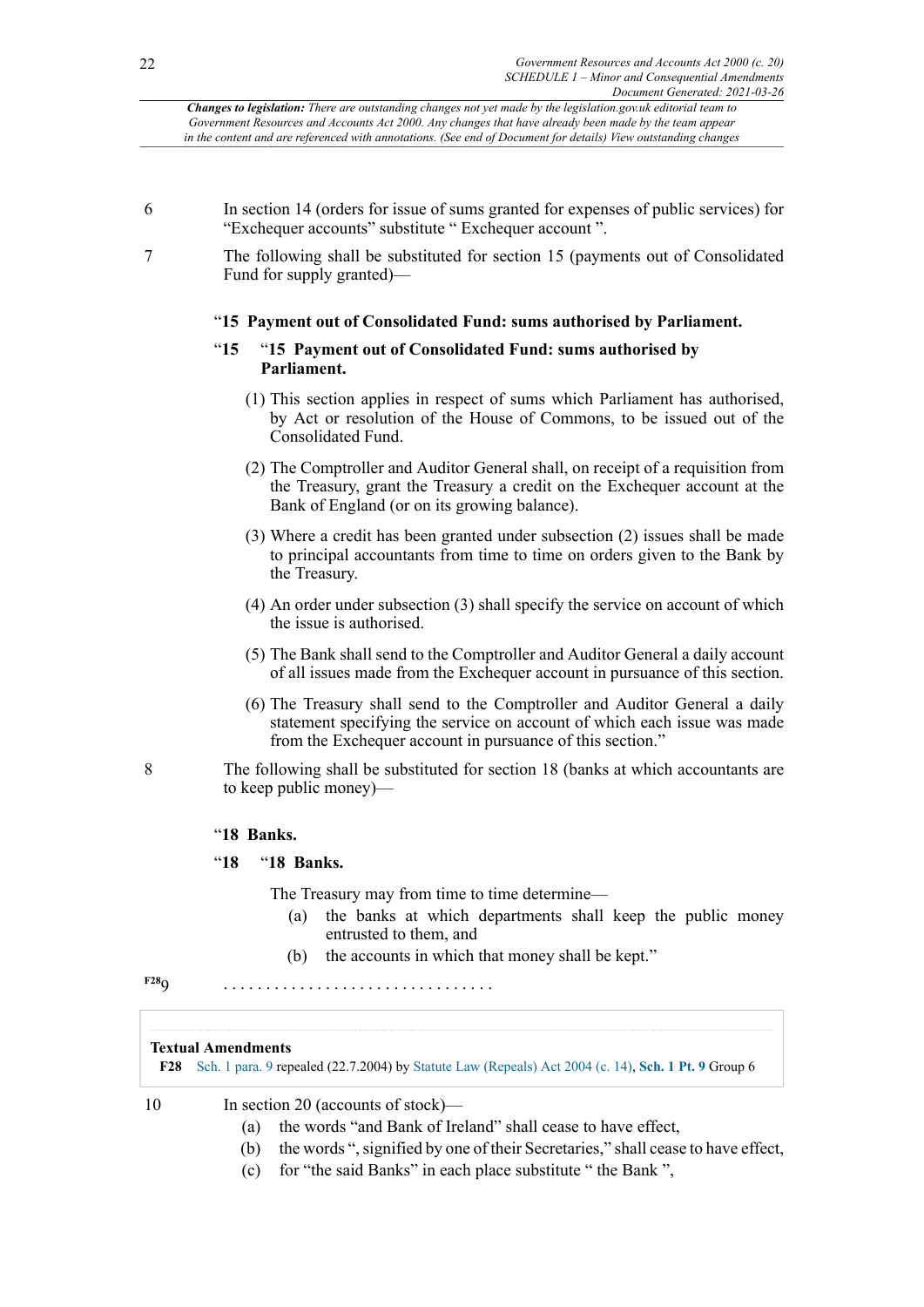- (d) the words "or the Bank of Ireland" shall cease to have effect,
- (e) for "their cashiers" substitute " its cashiers ", and
- (f) for ",signed by one of the Secretaries of the Treasury, directed to the proper officers of the said Banks" there shall be substituted " given to the Bank by the Treasury ".
- 11 In section 34 (rendering of accounts to Comptroller and Auditor General) for "by the last preceding section" there shall be substituted " by section 3 of the Exchequer and Audit Departments Act 1921 (examination of cash accounts) ".
- <span id="page-22-1"></span>**[F29](#page-22-0)**12 . . . . . . . . . . . . . . . . . . . . . . . . . . . . . . . .

#### **Textual Amendments**

<span id="page-22-0"></span>**[F29](#page-22-1)** Sch. 1 para. 12 repealed (22.7.2004) by [Statute Law \(Repeals\) Act 2004 \(c. 14\),](http://www.legislation.gov.uk/id/ukpga/2004/14) **[Sch. 1 Pt. 9](http://www.legislation.gov.uk/id/ukpga/2004/14/schedule/1/part/9)** Group 6

<span id="page-22-3"></span>**[F30](#page-22-2)**13 . . . . . . . . . . . . . . . . . . . . . . . . . . . . . . . .

#### **Textual Amendments**

<span id="page-22-2"></span>**[F30](#page-22-3)** [Sch. 1 para. 13](http://www.legislation.gov.uk/id/ukpga/2000/20/schedule/1/paragraph/13) repealed (22.7.2004) by [Statute Law \(Repeals\) Act 2004 \(c. 14\),](http://www.legislation.gov.uk/id/ukpga/2004/14) **[Sch. 1 Pt. 9](http://www.legislation.gov.uk/id/ukpga/2004/14/schedule/1/part/9)** Group 6

### *The Parliamentary Returns Act 1869 (c. 86)*

14 In section 2 of the Parliamentary Returns Act 1869 (discontinuance by Treasury of separate returns) for "Appropriation Accounts prepared under the Exchequer and Audit Departments Act 1866" there shall be substituted " resource accounts prepared under the Government Resources and Accounts Act 2000 ".

#### *The Exchequer and Audit Departments Act 1921 (c. 52)*

- 15 (1) The Exchequer and Audit Departments Act 1921 shall be amended as follows.
	- (2) In section 2 (examination of accounts of receipts of revenue)—
		- (a) in subsection (2) for "appropriation accounts" substitute " resource accounts ", and
		- (b) after subsection (2) insert—
			- "(3) The accounts referred to in subsection (1) shall be prepared in accordance with directions issued by the Treasury."
	- (3) Section 4 (examination of stock and store accounts) shall cease to have effect.

#### *The Government Trading Funds Act 1973 (c. 63)*

- 16 The following shall be substituted for section 4(7) of the Government Trading Funds Act 1973 (management and accounting)—
	- "(7) The Treasury shall not make a direction under section  $7(1)$  of the Government Resources and Accounts Act 2000 in respect of any operations of a government department for a financial year during which the operations are funded operations of a trading fund."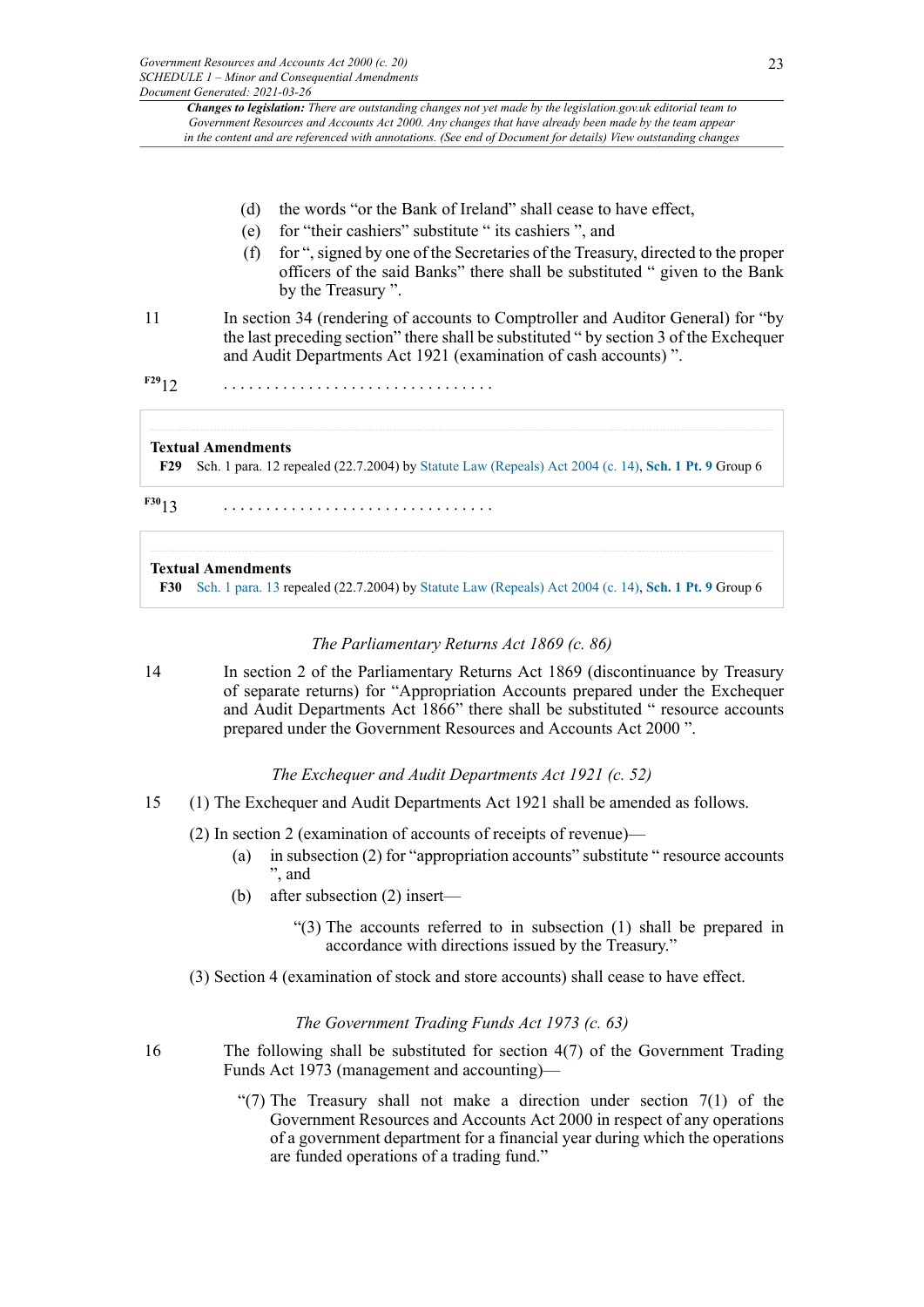*The House of Commons (Administration) Act 1978 (c. 36)*

17 The following shall be substituted for section 3 of the House of Commons (Administration) Act 1978 (Commons Commission: finance)—

### "**3 Financial provisions.**

### "**3** "**3 Financial provisions.**

- (1) For each financial year the Commission shall prepare and lay before the House of Commons an estimate for that year of the use of resources for the service of the House of Commons.
- (2) The Commission may appoint a member of the staff in the House Departments, to be known as the accounting officer, to be responsible for accounting for the use of resources for the service of the House of Commons.
- (3) Subject to subsection (4), all fees and other sums payable to the House of Commons shall be paid into the Consolidated Fund.
- (4) The Commission may, subject to any relevant limit set by an Appropriation Act—
	- (a) direct that resources to a specified value may be applied as an appropriation in aid of resources authorised by Parliament to be used for the service of a particular year, and
	- (b) make provision similar to section 2(3) to (5) of the Government Resources and Accounts Act 2000 about money received in connection with an appropriation in aid.
- (5) In this section a reference to the use of resources is a reference to their expenditure, consumption or reduction in value."

### **Commencement Information**

**I4** [Sch. 1 para. 17](http://www.legislation.gov.uk/id/ukpga/2000/20/schedule/1/paragraph/17) wholly in force at 1.4.2001; [Sch. 1 para. 17](http://www.legislation.gov.uk/id/ukpga/2000/20/schedule/1/paragraph/17) not in force at Royal Assent see [s. 30;](http://www.legislation.gov.uk/id/ukpga/2000/20/section/30) [Sch. 1](http://www.legislation.gov.uk/id/ukpga/2000/20/schedule/1/paragraph/17) [para. 17](http://www.legislation.gov.uk/id/ukpga/2000/20/schedule/1/paragraph/17) in force for certain purposes at 22.12.2000 by [S.I. 2000/3349](http://www.legislation.gov.uk/id/uksi/2000/3349), **[art. 2\(f\)](http://www.legislation.gov.uk/id/uksi/2000/3349/article/2/f)** (subject to [art. 5\)](http://www.legislation.gov.uk/id/uksi/2000/3349/article/5); [Sch.](http://www.legislation.gov.uk/id/ukpga/2000/20/schedule/1/paragraph/17) [1 para. 17](http://www.legislation.gov.uk/id/ukpga/2000/20/schedule/1/paragraph/17) in force insofar as not already in force at 1.4.2001 by [S.I. 2000/3349](http://www.legislation.gov.uk/id/uksi/2000/3349), **[art. 3\(1\)\(a\)](http://www.legislation.gov.uk/id/uksi/2000/3349/article/3/1/a)** (subject to art.  $5)$ 

### *The National Audit Act 1983 (c. 44)*

18 (1) The National Audit Act 1983 shall be amended as follows.

<span id="page-23-0"></span>**[F31](#page-24-0)**(2) . . . . . . . . . . . . . . . . . . . . . . . . . . . . . . . .

- (3) For section  $6(3)(a)$  (examinations into use of resources) substitute—
	- "(a) any department which is required to prepare resource accounts under section 5 of the Government Resources and Accounts Act 2000;".
- <span id="page-23-1"></span>**[F32](#page-24-1)**(4) . . . . . . . . . . . . . . . . . . . . . . . . . . . . . . . .

**[F32](#page-24-1)**(5) . . . . . . . . . . . . . . . . . . . . . . . . . . . . . . . .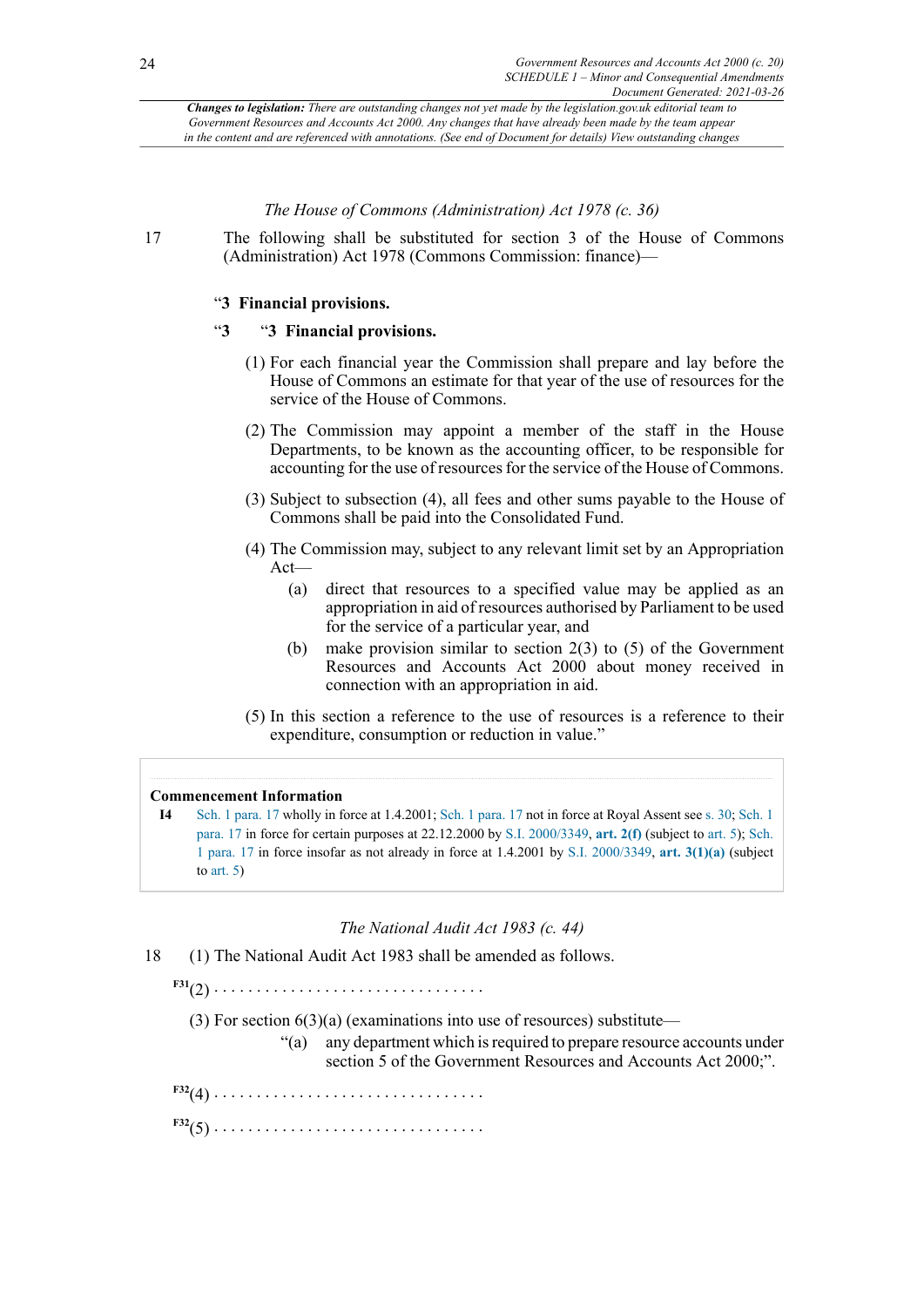#### **Textual Amendments**

- <span id="page-24-0"></span>**[F31](#page-23-0)** Sch. 1 para. 18(2) omitted (1.4.2012) by virtue of Budget [Responsibility](http://www.legislation.gov.uk/id/ukpga/2011/4) and National Audit Act 2011 [\(c. 4\),](http://www.legislation.gov.uk/id/ukpga/2011/4) [s. 29](http://www.legislation.gov.uk/id/ukpga/2011/4/section/29), **[Sch. 5 para. 20](http://www.legislation.gov.uk/id/ukpga/2011/4/schedule/5/paragraph/20)**; S.I. [2011/2576](http://www.legislation.gov.uk/id/uksi/2011/2576), [art. 5](http://www.legislation.gov.uk/id/uksi/2011/2576/article/5)
- <span id="page-24-1"></span>**[F32](#page-23-1)** Sch. 1 para. 18(4)(5) omitted (1.4.2012) by virtue of Budget [Responsibility](http://www.legislation.gov.uk/id/ukpga/2011/4) and National Audit Act 2011 [\(c. 4\),](http://www.legislation.gov.uk/id/ukpga/2011/4) [s. 29](http://www.legislation.gov.uk/id/ukpga/2011/4/section/29), **[Sch. 5 para. 20](http://www.legislation.gov.uk/id/ukpga/2011/4/schedule/5/paragraph/20)**; S.I. [2011/2576](http://www.legislation.gov.uk/id/uksi/2011/2576), [art. 5](http://www.legislation.gov.uk/id/uksi/2011/2576/article/5)

*The Health Service Commissioners Act 1993 (c. 46)*

<span id="page-24-3"></span>**[F33](#page-24-2)**19 . . . . . . . . . . . . . . . . . . . . . . . . . . . . . . . .

**Textual Amendments**

<span id="page-24-2"></span>**[F33](#page-24-3)** [Sch. 1 para. 19](http://www.legislation.gov.uk/id/ukpga/2000/20/schedule/1/paragraph/19) repealed (1.4.2006) by Public Services [Ombudsman](http://www.legislation.gov.uk/id/ukpga/2005/10) (Wales) Act 2005 (c. 10), [s. 40](http://www.legislation.gov.uk/id/ukpga/2005/10/section/40), **[Sch.](http://www.legislation.gov.uk/id/ukpga/2005/10/schedule/7) [7](http://www.legislation.gov.uk/id/ukpga/2005/10/schedule/7)**; [S.I. 2005/2800](http://www.legislation.gov.uk/id/wsi/2005/2800), [art. 5\(1\)](http://www.legislation.gov.uk/id/wsi/2005/2800/article/5/1)[\(3\)](http://www.legislation.gov.uk/id/wsi/2005/2800/article/5/3)

### *The Deregulation and Contracting Out Act 1994 (c. 40)*

- 20 (1) Paragraph 7(3) of Schedule 15 to the Deregulation and Contracting Out Act 1994 (restrictions on disclosure of information: disclosure for audit purposes) shall be amended as follows.
	- (2) For "section 22 of the Exchequer and Audit Departments Act 1866" substitute " section 5(6) or (8) of the Government Resources and Accounts Act 2000 (resource accounts) ".

### *The Government of Wales Act 1998 (c. 38)*

21 The Government of Wales Act 1998 shall be amended as follows.

<span id="page-24-5"></span>**[F34](#page-24-4)**22 . . . . . . . . . . . . . . . . . . . . . . . . . . . . . . . .

#### **Textual Amendments**

- <span id="page-24-4"></span>**[F34](#page-24-5)** Sch. 1 para. 22 repealed by [Government](http://www.legislation.gov.uk/id/ukpga/2006/32) of Wales Act 2006 (c. 32), s. 163, Sch. 12 (with Sch. 11 para. 22) the amending provision coming into force immediately after "the 2007 election" (held on 3.5.2007) subject to s.  $161(1)(4)(5)$  of the amending Act, which provides for certain provisions to come into force for specified purposes immediately after the end of "the initial period" (which ended with the day of the first appointment of a First Minister on 25.5.2007) - see ss. 46, 161(4)(5) of the amending Act.
- <span id="page-24-7"></span><span id="page-24-6"></span>23 In the following provisions (which require the submission of accounts to the Auditor General for Wales) for "no later than five months after the end of that financial year" substitute " no later than 30th November of the following financial year "
	- $F35(a)$  $F35(a)$ 
		- (b) paragraph 6(1) of Schedule 6 (Chief Inspector of Schools in Wales),
		- (c) paragraph 6(1) of Schedule 7 (Forestry Commissioners), and
	- **[F36](#page-25-1)**(d) . . . . . . . . . . . . . . . . . . . . . . . . . . . . . . . .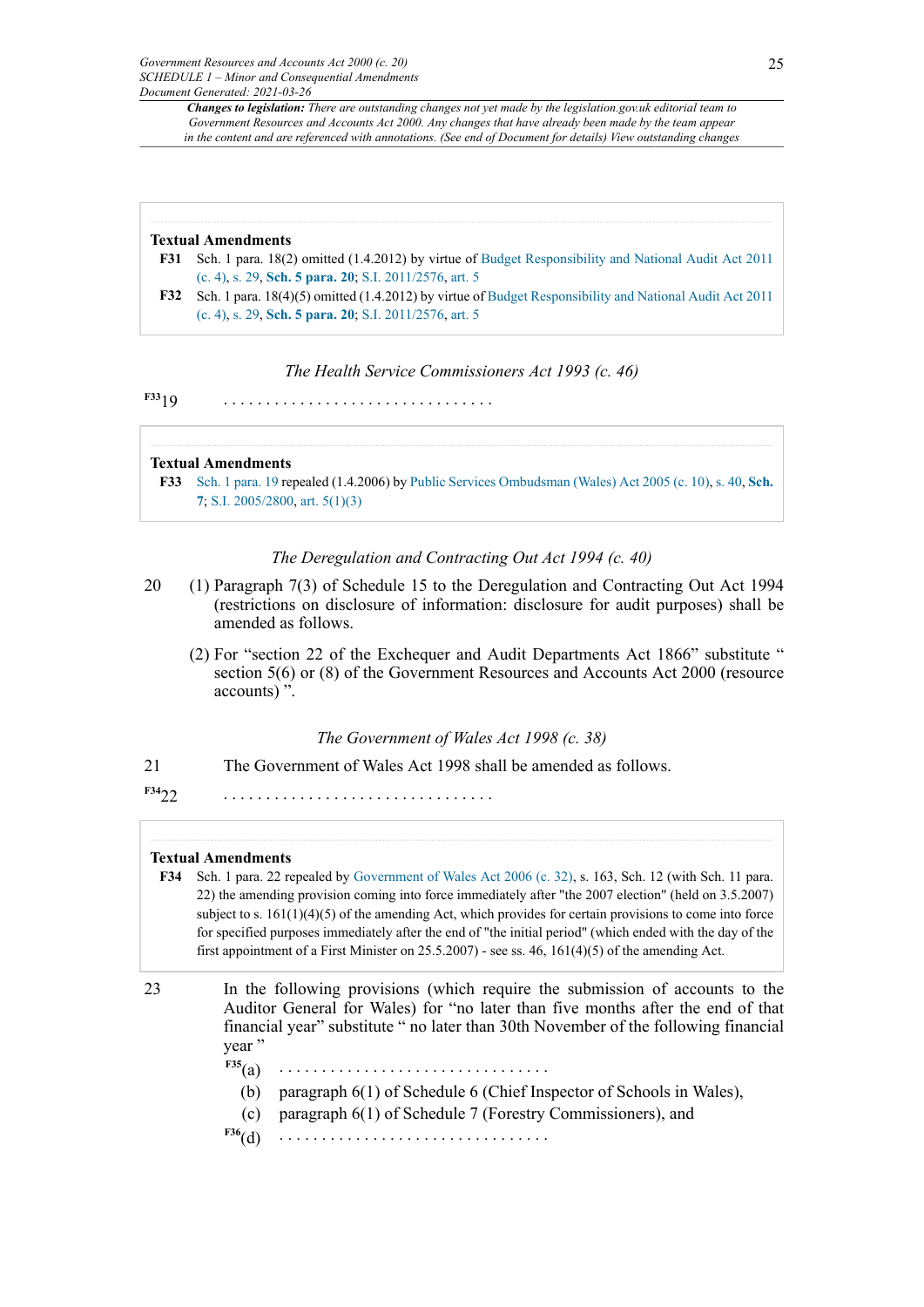#### **Textual Amendments**

- <span id="page-25-0"></span>**[F35](#page-24-6)** Sch. 1 para. 23(a) repealed by [Government](http://www.legislation.gov.uk/id/ukpga/2006/32) of Wales Act 2006 (c. 32), s. 163, Sch. 12 (with Sch. 11 para. 22) the amending provision coming into force immediately after "the 2007 election" (held on 3.5.2007) subject to s.  $161(1)(4)(5)$  of the amending Act, which provides for certain provisions to come into force for specified purposes immediately after the end of "the initial period" (which ended with the day of the first appointment of a First Minister on 25.5.2007) - see ss. 46, 161(4)(5) of the amending Act.
- <span id="page-25-1"></span>**[F36](#page-24-7)** Sch. 1 para. 23(d) repealed (1.4.2006) by Public Services [Ombudsman](http://www.legislation.gov.uk/id/ukpga/2005/10) (Wales) Act 2005 (c. 10), [s. 40](http://www.legislation.gov.uk/id/ukpga/2005/10/section/40), **[Sch. 7](http://www.legislation.gov.uk/id/ukpga/2005/10/schedule/7)**; [S.I. 2005/2800,](http://www.legislation.gov.uk/id/uksi/2005/2800) [art. 5\(1\)](http://www.legislation.gov.uk/id/uksi/2005/2800/article/5/1)[\(3\)](http://www.legislation.gov.uk/id/uksi/2005/2800/article/5/3)

<span id="page-25-3"></span>**[F37](#page-25-2)**24 . . . . . . . . . . . . . . . . . . . . . . . . . . . . . . . .

### **Textual Amendments**

<span id="page-25-2"></span>**[F37](#page-25-3)** Sch. 1 para. 24 repealed by [Government](http://www.legislation.gov.uk/id/ukpga/2006/32) of Wales Act 2006 (c. 32), s. 163, Sch. 12 (with Sch. 11 para. 22) the amending provision coming into force immediately after "the 2007 election" (held on 3.5.2007) subject to s.  $161(1)(4)(5)$  of the amending Act, which provides for certain provisions to come into force for specified purposes immediately after the end of "the initial period" (which ended with the day of the first appointment of a First Minister on 25.5.2007) - see ss. 46,  $161(4)(5)$  of the amending Act.

*The Tax Credits Act 1999 (c. 10)*

<span id="page-25-5"></span>**[F38](#page-25-4)**25 . . . . . . . . . . . . . . . . . . . . . . . . . . . . . . . .

#### **Textual Amendments**

<span id="page-25-4"></span>**[F38](#page-25-5)** [Sch. 1 para. 25](http://www.legislation.gov.uk/id/ukpga/2000/20/schedule/1/paragraph/25) repealed (8.4.2003) by Tax [Credits](http://www.legislation.gov.uk/id/ukpga/2002/21) Act 2002 (c. 21), [s. 61,](http://www.legislation.gov.uk/id/ukpga/2002/21/section/61) **[Sch. 6](http://www.legislation.gov.uk/id/ukpga/2002/21/schedule/6)**; [S.I. 2003/962,](http://www.legislation.gov.uk/id/uksi/2003/962) [art.](http://www.legislation.gov.uk/id/uksi/2003/962/article/2/4/e) [2\(4\)\(e\),](http://www.legislation.gov.uk/id/uksi/2003/962/article/2/4/e) [Sch. 2](http://www.legislation.gov.uk/id/uksi/2003/962/schedule/2)

#### *The Food Standards Act 1999 (c. 28)*

- 26 (1) Schedule 4 to the Food Standards Act 1999 (Food Standards Agency: accounts) shall be amended as follows.
	- (2) In paragraph  $2(1)$  (and in the heading to the paragraph)—
		- (a) for "appropriation accounts" substitute " resource accounts ", and
		- (b) for "the Exchequer and Audit Departments Act 1866" substitute " the Government Resources and Accounts Act 2000 ".

#### (3) In paragraph 5—

- (a) in sub-paragraph (1) (and in the heading to the paragraph) for "section 5 of the Exchequer and Audit Departments Act 1921" substitute " section 7 of the Government Resources and Accounts Act 2000 ", and
- (b) in sub-paragraph (3) for "section 5" substitute " section 7 ".

### *Wales: alteration of timetables for accounts*

27 (1) The Treasury may by order substitute a new date for a date for the time being specified in any of the provisions mentioned in paragraphs 19 and 23.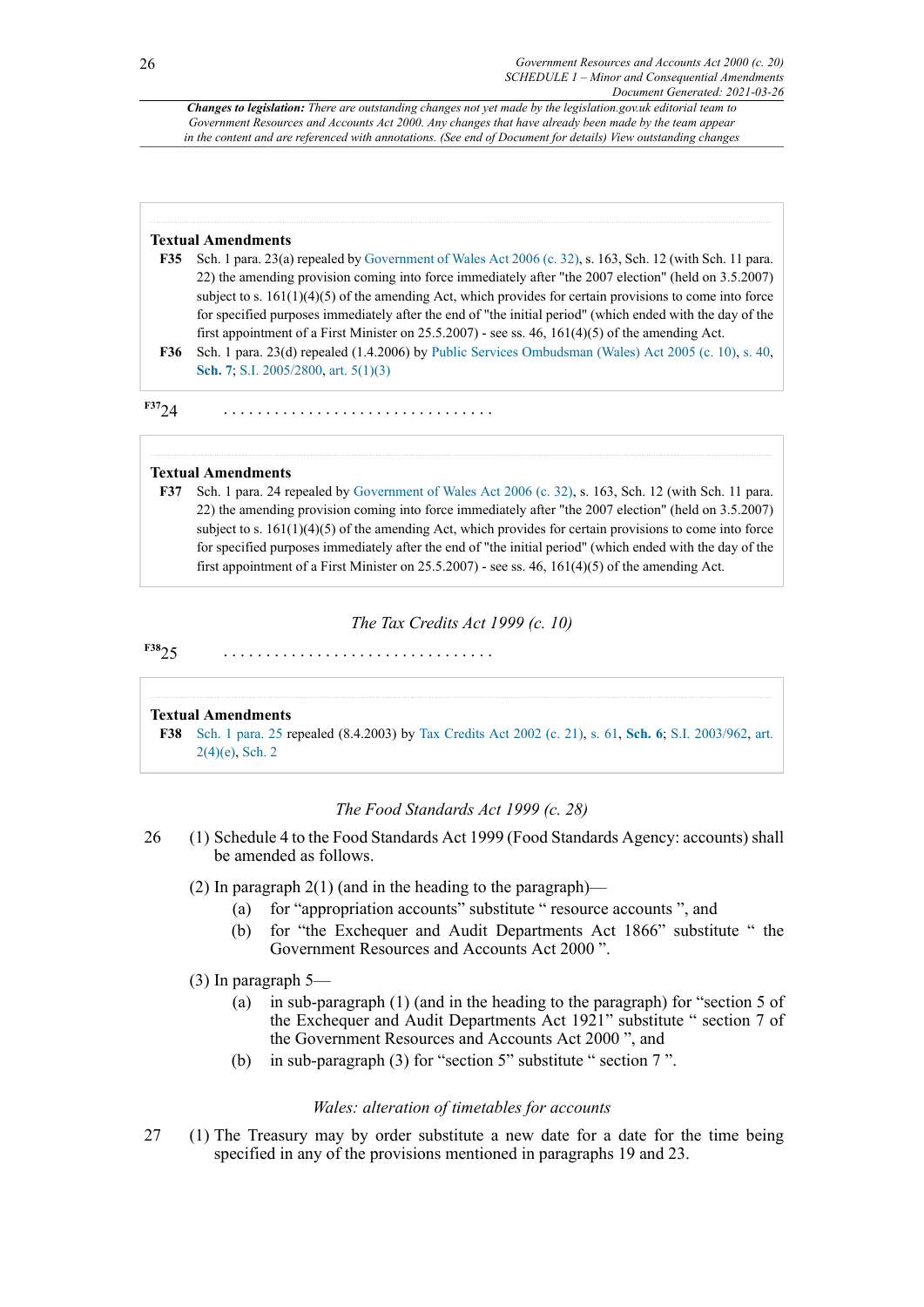### (2) An order under sub-paragraph (1)—

- (a) may specify a new date for all purposes or for specified purposes only,
- (b) may specify different dates for different purposes, and
- (c) shall be made by statutory instrument.

(3) Before making an order under sub-paragraph (1) the Treasury shall consult—

- (a) the National Assembly for Wales, and
- (b) the Auditor General for Wales.

### SCHEDULE 2 Section 29.

#### REPEALS

| Chapter     | <b>Short title</b>                               | <b>Extent of repeal</b>                                                   |
|-------------|--------------------------------------------------|---------------------------------------------------------------------------|
| 1866 c. 39. | The Exchequer and Audit<br>Departments Act 1866. | In section 10, the words<br>"and at the Bank of Ireland<br>respectively". |
|             |                                                  | In section 11, the words "and<br>the Bank of Ireland"                     |
|             |                                                  | In section 19, the words "or<br>at the Bank of Ireland".                  |
|             |                                                  | In section 20-                                                            |
|             |                                                  | the words "and Bank of<br>Ireland",                                       |
|             |                                                  | the words ", signified by one<br>of their Secretaries," and               |
|             |                                                  | the words "or the Bank of<br>Ireland".                                    |
|             |                                                  | Sections 22 and 23.                                                       |
|             |                                                  | Sections 25 and 26.                                                       |
|             |                                                  | Section 28.                                                               |
|             |                                                  | Sections 31 and 32.                                                       |
|             |                                                  | Section 37.                                                               |
|             |                                                  | Section 39.                                                               |
|             |                                                  | Sections 41 to 44.                                                        |
|             |                                                  | Schedule A.                                                               |
| 1891 c. 24. | The Public Accounts and<br>Charges Act 1891.     | Section 2.                                                                |
| 1921 c. 52. | The Exchequer and Audit<br>Departments Act 1921. | Section 1.                                                                |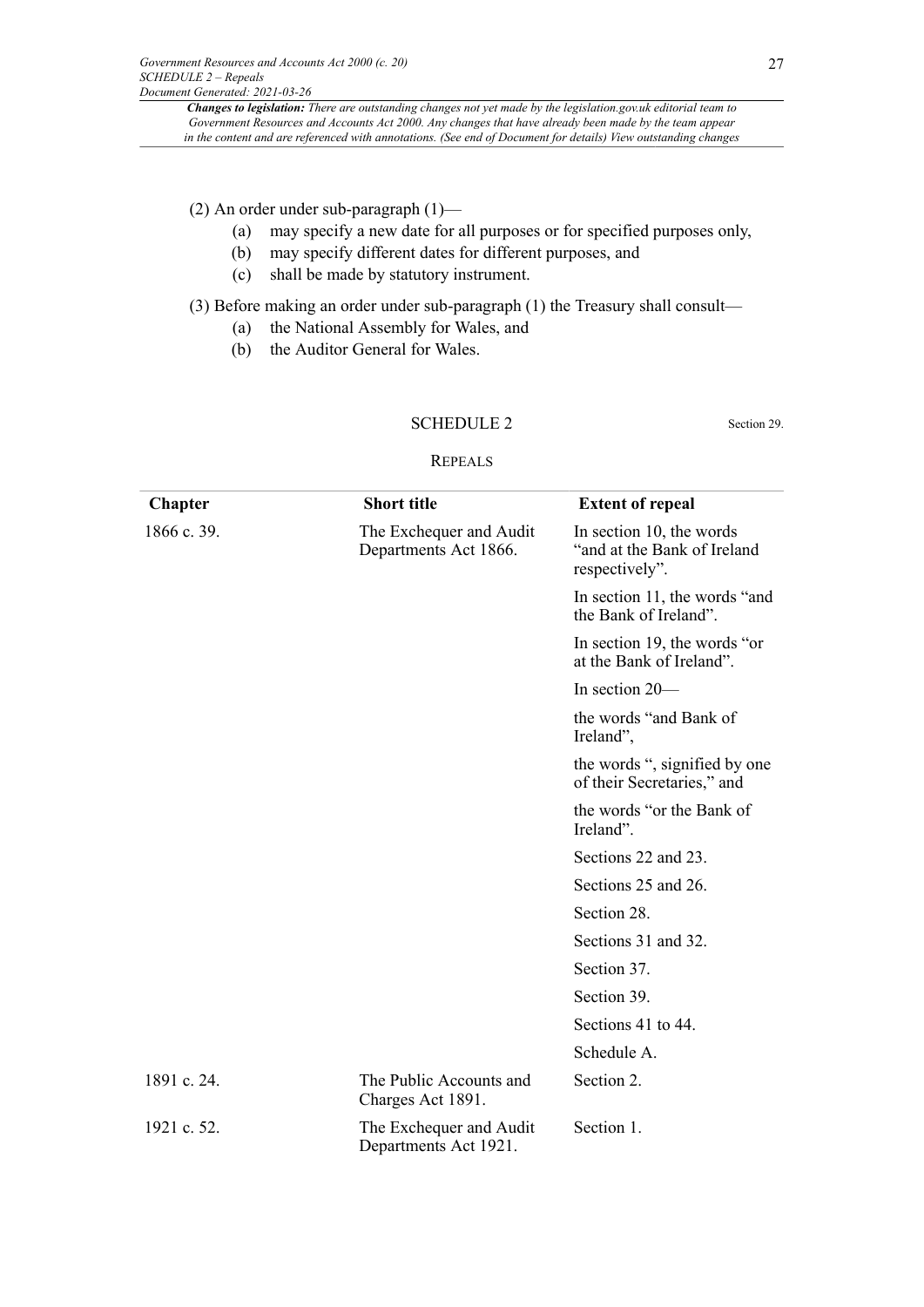|             |                       | Sections 4 to 6. |
|-------------|-----------------------|------------------|
|             |                       | Section $9(2)$ . |
|             |                       | Schedule 1.      |
| 1975 c. 7.  | The Finance Act 1975. | Section 56.      |
| 1999 c. 16. | The Finance Act 1999. | Section 21.      |